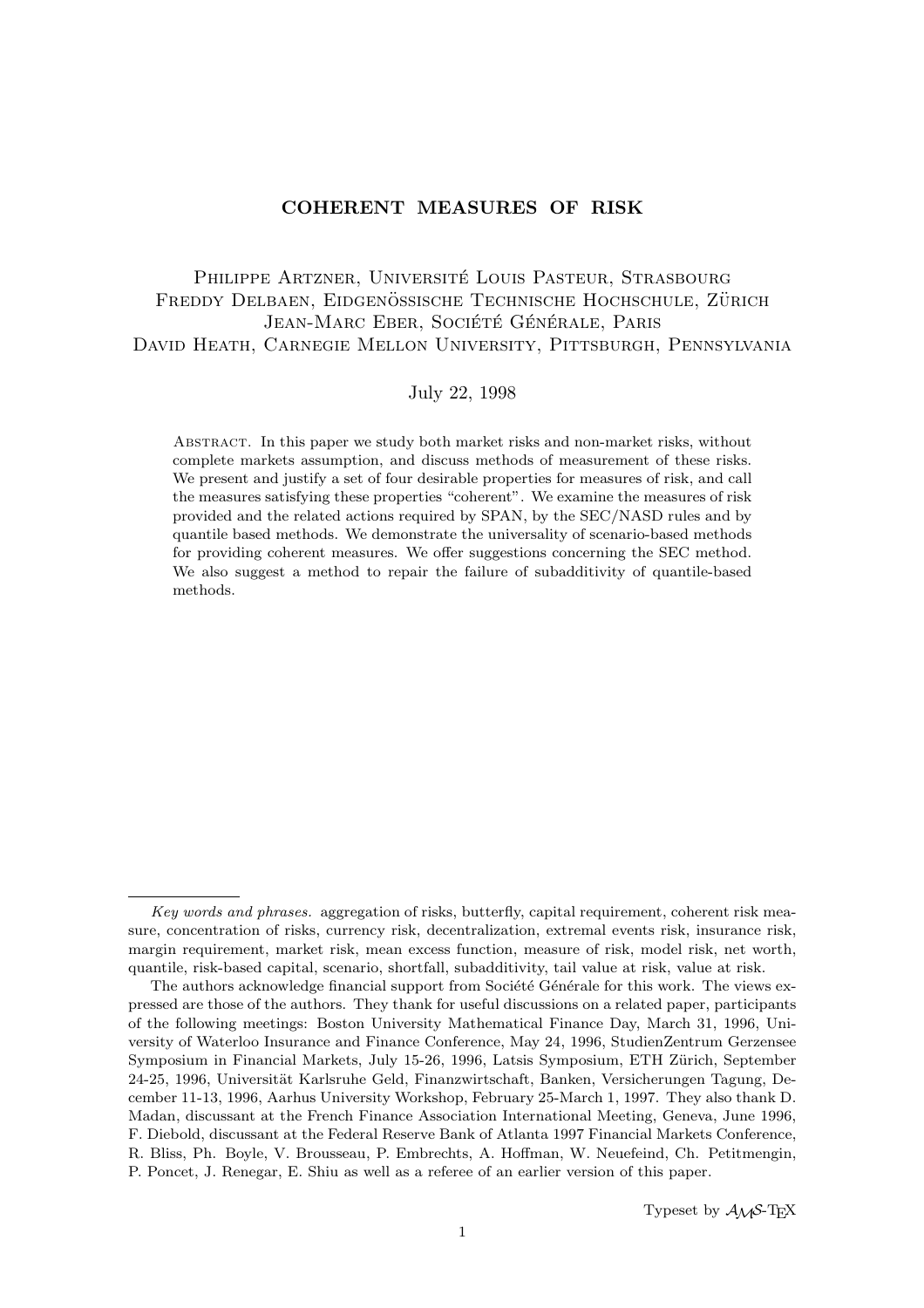# 1. INTRODUCTION

We provide in this paper a *definition* of risks (market risks as well as non-market risks) and present and justify a unified framework for the analysis, construction and implementation of measures of risk. We do not assume completeness of markets. These measures of risk can be used as (extra) capital requirements, to regulate the risk assumed by market participants, traders, insurance underwriters, as well as to allocate existing capital.

For these purposes, we:

(1) Define "acceptable" future random net worths (see Section 2.1) and provide a set of axioms about the set of acceptable future net worths (Section 2.2);

(2) Define the measure of risk of an unacceptable position once a reference, "prudent," investment instrument has been specified, as the minimum extra capital (see Section 2.3) which, invested in the reference instrument, makes the future value of the modified position become acceptable;

(3) State axioms on measures of risk and relate them to the axioms on acceptance sets. We argue that these axioms should hold for any risk measure which is to be used to effectively regulate or manage risks. We call risk measures which satisfy the four axioms coherent;

(4) Present, in Section 3, a (simplified) description of three existing methods for measuring market risk: the "variance-quantile" method of value-at-risk (VaR), the margin system SPAN (Standard Portfolio Analysis of Risk) developed by the Chicago Mercantile Exchange, and the margin rules of the Securities and Exchanges Commission (SEC), which are used by the National Association of Securities Dealers (NASD);

(5) Analyze the existing methods in terms of the axioms and show that the last two methods are essentially the same (i.e., that when slightly modified they are mathematical duals of each other);

(6) Make a specific recommendation for the improvement of the NASD-SEC margin system (Section 3.2);

(7) Examine in particular the consequences of using value at risk for risk management (Section 3.3);

(8) Provide a general representation for all coherent risk measures in terms of "generalized scenarios" (see Section 4.1), by applying a consequence of the separation theorem for convex sets already in the mathematics literature;

(9) Give conditions for extending into a coherent risk measure a measurement already agreed upon for a restricted class of risks (see Section 4.2);

(10) Use the representation results to suggest a specific coherent measure (see Section 5.1) called tail conditional expectation, as well as to give an example of construction of a coherent measure out of measures on separate classes of risks, for example credit risk and market risk (see Section 5.2).

(11) Our axioms are not restrictive enough to specify a unique risk measure. They instead characterize a large class of risk measures. The choice of precisely which measure to use (from this class) should presumably be made on the basis of additional economic considerations. Tail conditional expectation is, under some assumptions, the least expensive among these which are coherent and accepted by regulators since being more conservative than the value at risk measurement.

A non technical presentation of part of this work is given in [ADEH].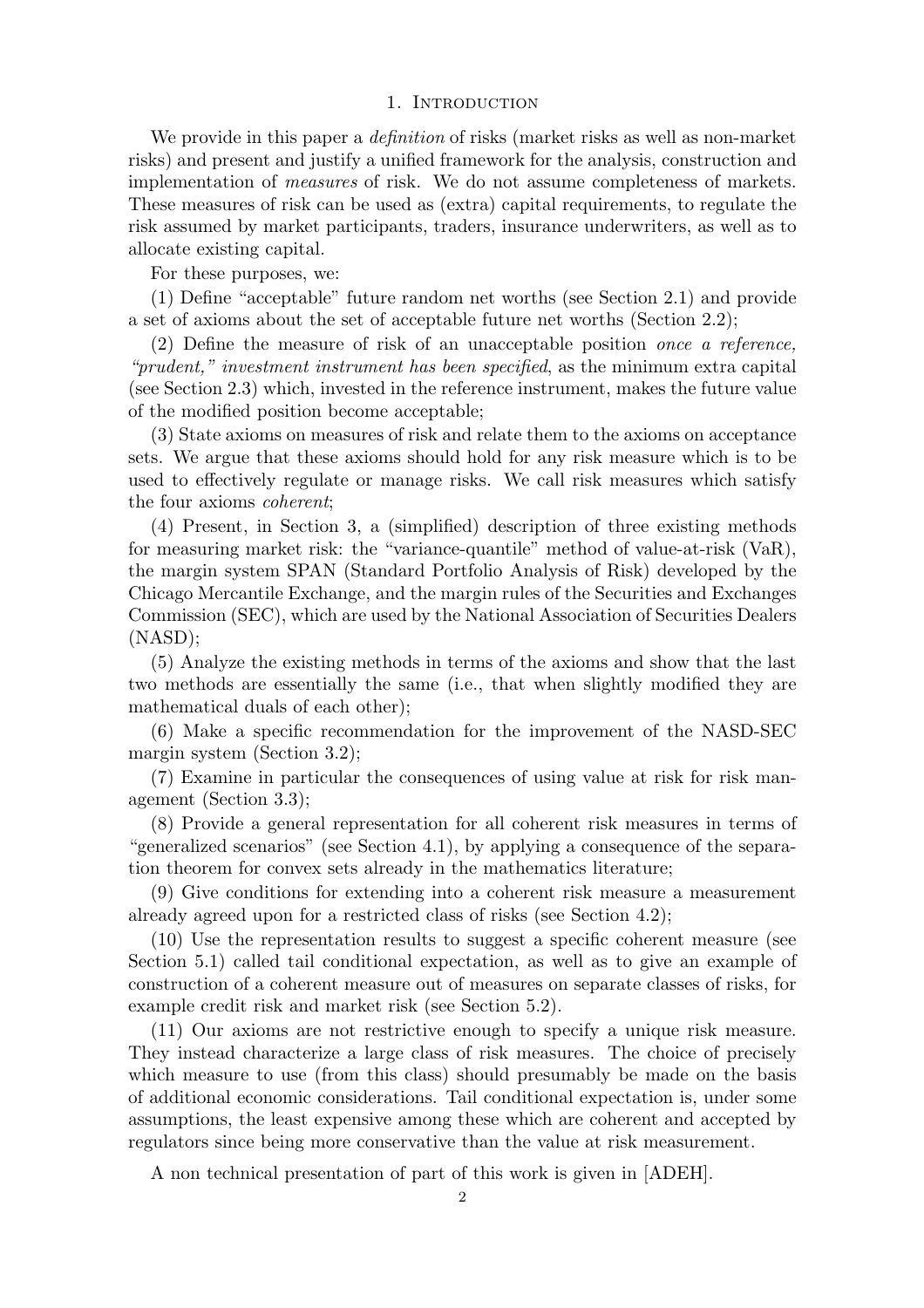# 2. Definition of risk and of coherent risk measures

This section accomplishes the program set in  $(1)$ ,  $(2)$  and  $(3)$  above, in the presence of different regulations and different currencies.

### **2.1 Risk as the random variable: future net worth.**

Although several papers (including an earlier version of this one) define risk in terms of changes in values between two dates, we argue that because risk is related to the variability of the future value of a position, due to market changes or more generally to uncertain events, it is better to instead consider future values only. Notice indeed that there is no need for the initial costs of the components of the position to be determined from universally defined market prices (think of over-thecounter transactions). The principle of "bygones are bygones" leads to this "future wealth" approach.

The basic objects of our study shall therefore be the random variables on the set of states of nature at a future date, interpreted as possible future values of positions or portfolios currently held. A first, crude but crucial, measurement of the risk of a position will be whether its future value belongs or does not belong to the subset of acceptable risks, as decided by a supervisor like:

- (a) a regulator who takes into account the unfavorable states when allowing a risky position which may draw on the resources of the government, for example as a guarantor of last resort;
- (b) an exchange's clearing firm which has to make good on the promises to all parties, of transactions being securely completed;
- (c) an investment manager who knows that his firm has basically given to its traders an exit option where the strike "price" consists in being fired in the event of big trading losses on one's position.

In each case above, there is a trade-off between severity of the risk measurement, and level of activities in the supervised domain. The axioms and characterizations we shall provide do not single out a specific risk measure, and additional economic considerations have to play a role in the final choice of a measure.

For an unacceptable risk (i.e. a position with an unacceptable future net worth) one remedy may be to alter the position. Another remedy is to look for some commonly accepted instruments which, added to the current position, make its future value become acceptable to the regulator/supervisor. The current cost of getting enough of this or these instrument(s) is a good candidate for a measure of risk of the initially unacceptable position.

For simplicity, we consider only one period of uncertainty  $(0, T)$  between two dates 0 and *T*. The various currencies are numbered by  $i, 1 \leq i \leq I$  and, for each of them, one "reference" instrument is given, which carries one unit of date 0 currency *i* into  $r_i$  units of date *T* currency *i*. Default free zero coupon bonds with maturity at date *T* may be chosen as particularly simple reference instruments in their own currency. Other possible reference instruments are mentionned in Section 2.3, right before the statement of Axiom T.

The period  $(0, T)$  can be the period between hedging and rehedging, a fixed interval like two weeks, the period required to liquidate a position, or the length of coverage provided by an insurance contract.

We take the point of view of an investor subject to regulations and/or supervision in country 1*.* He considers a portfolio of securities in various currencies.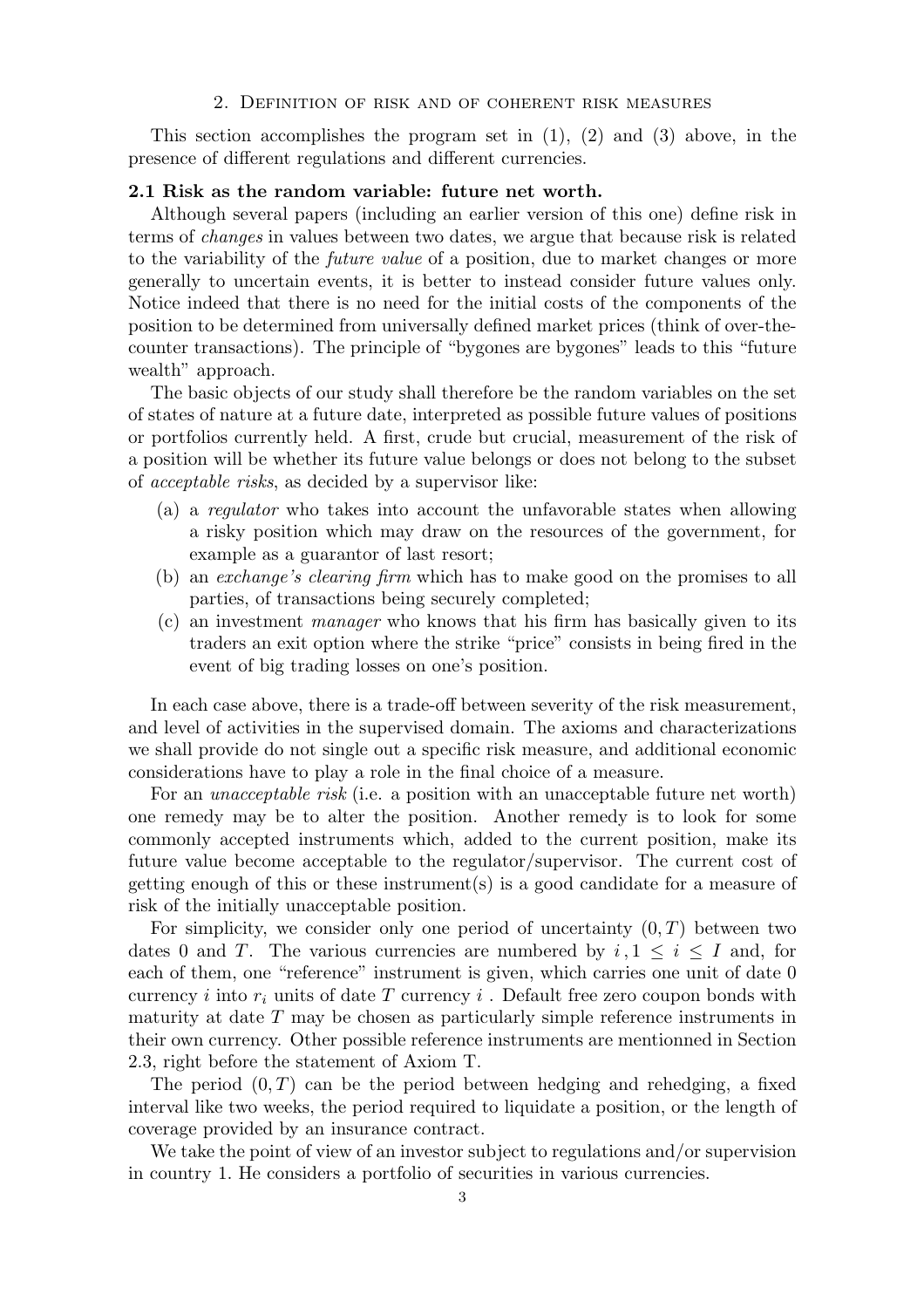Date 0 exchange rates are supposed to be one, while  $e_i$  denotes the random number of units of currency 1 which one unit of currency *i* buys at date *T*.

An investor's initial portfolio consists of positions  $A_i$ ,  $1 \leq i \leq I$ , (possibly within some institutional constraints, like the absence of short sales and a "congruence" for each currency between assets and liabilities). The position  $A_i$  provides  $A_i(T)$  units of currency *i* at date *T*. We call *risk* the investor's *future net worth*  $\sum_{1 \leq i \leq I} e_i \cdot A_i(T)$ *.* 

Remark. The assumption of the position being held during the whole period can be relaxed substantially. In particular, positions may vary due to the agent's actions or those of counterparties. In general, we can consider the risk of following a strategy (which specifies the portfolio held at each date as a function of the market events and counterparties' actions) over an arbitrary period of time. Our current results in the simplified setting represent a first step.

### **2.2 Axioms on Acceptance sets, i.e. sets of acceptable future net worths.**

We suppose that the set of all possible states of the world at the end of the period is known, but the probabilities of the various states occurring may be unknown or not subject to common agreement. When we deal with market risk, the state of the world might be described by a list of the prices of all securities and all exchange rates, and we assume that the set of all possible such lists is known. Of course, this assumes that markets at date *T* are liquid; if they are not, more complicated models are required, where we can distinguish the risks of a position and of a future net worth, since, with illiquid markets, the mapping from the former to the latter may not be linear.

#### Notation.

- (a) We shall call  $\Omega$  the set of states of nature, and assume it is finite. Considering  $\Omega$  as the set of outcomes of an experiment, we compute the final net worth of a position for each element of  $\Omega$ . It is a random variable denoted by *X*. Its negative part, max $(-X, 0)$ , is denoted by  $X^-$  and the supremum of  $X^-$  is denoted by  $||X^-||$ . The random variable identically equal to 1 is denoted by **1**. The indicator function of state  $\omega$  is denoted by  $\mathbf{1}_{\{\omega\}}$ .
- (b) Let  $\mathcal G$  be the set of all risks, that is the set of all real valued functions on  $Ω$ . Since  $Ω$  is assumed to be finite,  $G$  can be identified with  $R^n$ , where  $n = card(\Omega)$ . The cone of non-negative elements in G shall be denoted by *L*+, its negative by *L*−.
- (c) We call  $A_{i,j}, j \in J_i$ , a set of final net worths, expressed in currency *i*, which, in country *i,* are accepted by regulator/supervisor *j.*
- (d) We shall denote  $A_i$  the intersection  $\bigcap_{j\in J_i} A_{i,j}$  and use the generic notation A in the listing of axioms below.

We shall now state axioms for acceptance sets. Some have an immediate interpretation while the interpretation of the third one will be more easy in terms of risk measure (see Axiom S in Section 2.3.) The rationale for Axioms 2.1 and 2.2 is that a final net worth which is always nonnegative does not require extra capital, while a net worth which is always (strictly) negative certainly does.

**Axiom 2.1.** The acceptance set A contains *L*+.

**Axiom 2.2.** The acceptance set A does not intersect the set *L*−− where

 $L_{--} = \{X \mid \text{for each } \omega \in \Omega, X(\omega) < 0\}.$ 

It will also be interesting to consider a stronger axiom: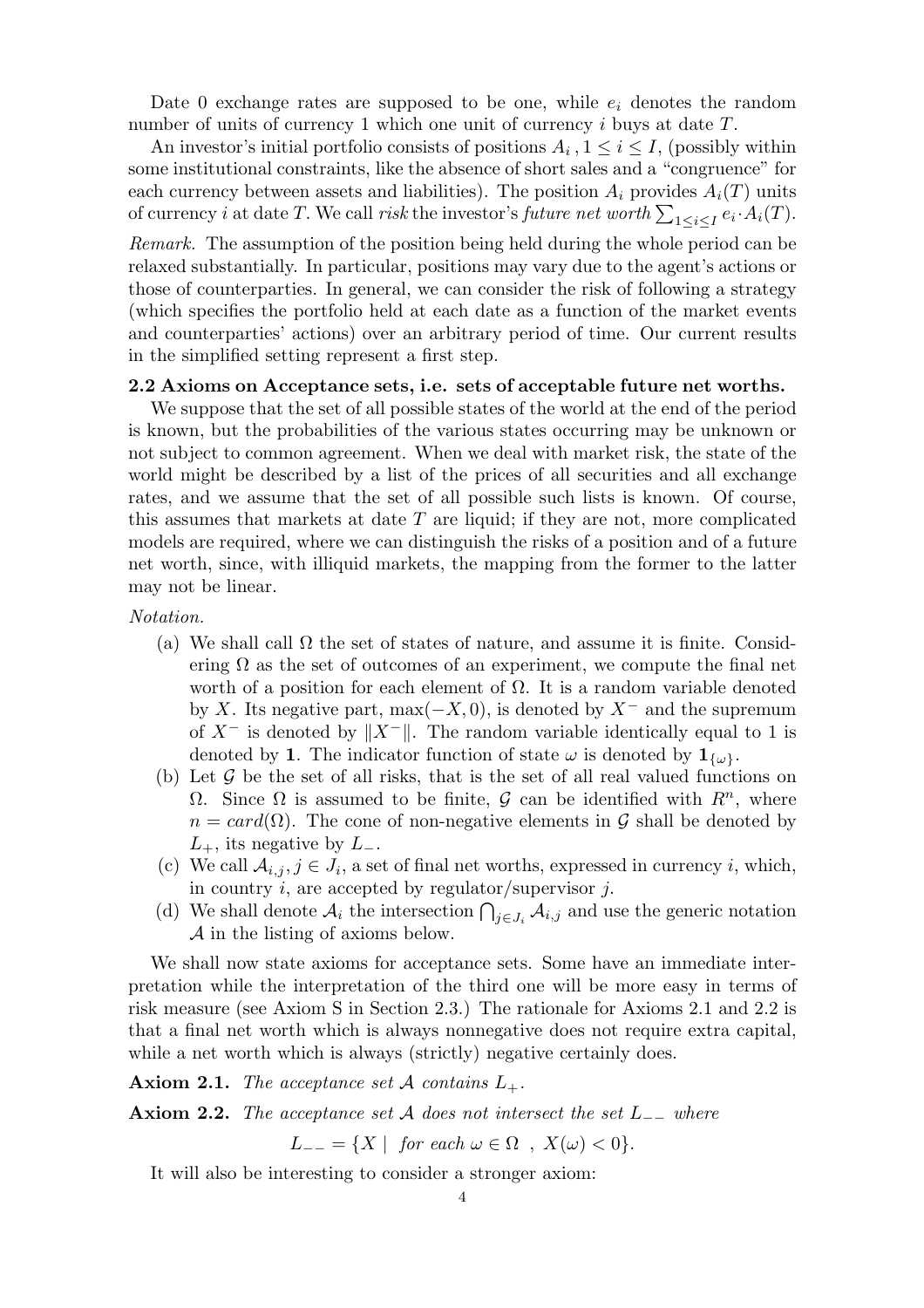**Axiom 2.2'.** The acceptance set A satisfies  $A \cap L = \{0\}.$ 

The next axiom reflects risk aversion on the part of the regulator, exchange director or trading room supervisor.

Axiom 2.3. The acceptance set A is convex.

A less natural requirement on the set of acceptable final net worths is:

**Axiom 2.4.** The acceptance set A is a positively homogeneous cone.

### **2.3 Correspondence between acceptance sets and measures of risk.**

Sets of acceptable future net worths are the primitive objects to be considered in order to describe acceptance or rejection of a risk. We present here how, given some "reference instrument", there is a natural way to define a measure of risk by describing how close or how far from acceptance a position is.

#### **Definition 2.1.** A measure of risk is a mapping from G into *IR*.

In Section 3 we shall speak of a model-dependent measure of risk when an explicit probability on  $\Omega$  is used to construct it (see e.g. Sections 3.1 and 3.3), and of a model-free measure otherwise (see e.g. Section 3.2). Model-free measures can still be used in the case where only risks of positions are considered.

When positive, the number  $\rho(X)$  assigned by the measure  $\rho$  to the risk X will be interpreted (see Definition 2.2 below) as the minimum extra cash the agent has to add to the risky position *X*, and to invest "prudently", that is in the reference instrument, to be allowed to proceed with his plans. If it is negative, the cash amount  $-\rho(X)$  can be withdrawn from the position, or received as restitution as in the case of organized markets for financial futures.

Remark 1. The reader may be surprised that we define a measure of risk on the whole of  $\mathcal G$ . Why, in particular, should we consider a risk, a final net worth, like the constant −**1** ? No one would or could willingly enter into a deal which for sure entails a negative of final net worth equal to 1! Let us provide three answers:

- (a) we want to extend the accounting procedures dealing with future certain bad events (like loss in inventories, degradation [wear and tear] of physical plant), into measurement procedures for future uncertain bad events;
- (b) actual measurements used in practice seem to be indeed defined only for risks where both states with positive and states with negative final net worth exist. Section 4.2 shows that, under well-defined conditions, they can be extended without ambiguity to measurements for all functions in  $\mathcal{G}$ ;
- (c) multiperiod models may naturally introduce at some intermediate date the prospect of such final net worths.

Remark 2. It has been pointed out to us that describing risk "by a single number" involves a great loss of information. However, the actual decison about taking a risk or allowing one to take it is fundamentally binary, of the "yes or no" type, and we claimed at the beginning of Section 2.1 that this is the actual origin of risk measurement.

Remark 3. The expression "cash" deserves some discussion in the case of a publicly traded company. It refers to an increase in equity. The amount  $\rho(X)$  may, for example, be used to lower the amount of debt in the balance sheet of the company.

We define a correspondence between acceptance sets and measures of risk.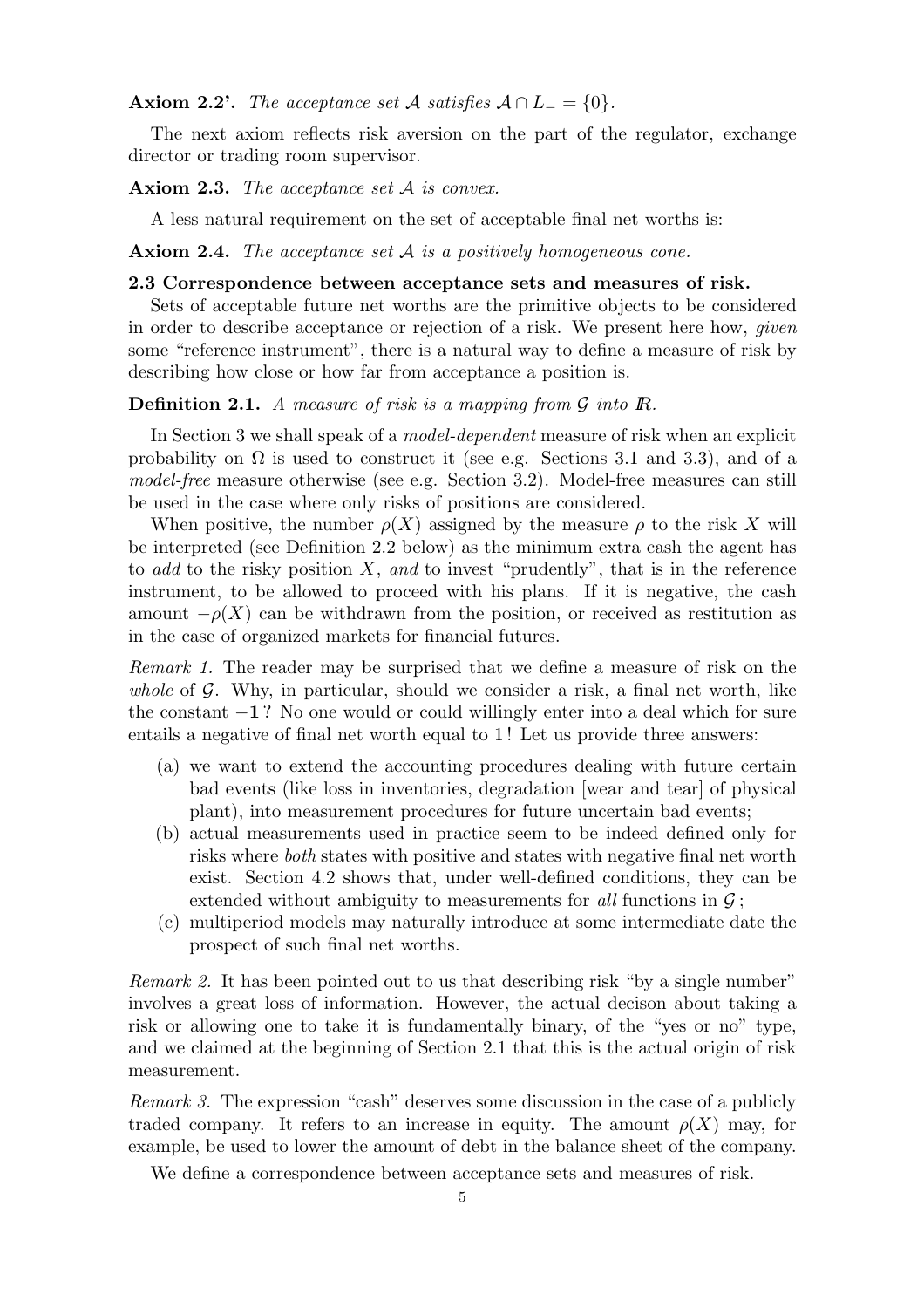**Definition 2.2.** Risk measure associated to an acceptance set: given the total rate of return *r* on a reference instrument, the risk measure associated to the acceptance set A is the mapping from G to **R** denoted by  $\rho_{A,r}$  and defined by

 $\rho_{A,r}(X) = \inf\{m \mid m \cdot r + X \in \mathcal{A}\}.$ 

Remark. Acceptance sets allow us to address a question of importance to an international regulator and to the risk manager of a multinational firm, namely the invariance of acceptability of a position with respect to a change of currencies. If, indeed, we have for each currency  $i, 1 \leq i \leq I$ ,  $e_i \cdot A_i = A_1$  then, for each position providing an acceptable future net worth  $X$  in currency  $i$ , the same position provides a future net worth  $e_i/e_j \cdot X$  in currency *j*, which is also acceptable. The situation is more complex for unacceptable positions. If a position requires an extra initial cash of  $\rho_{\mathcal{A}_i,r_i}(X)$  units to be invested in the *i*-th reference instrument, it is not necessarily true that this amount is equal to the number  $\rho_{\mathcal{A}_i,r_i}(X)$  of initial units deemed sufficient by the regulation(s) in country  $j$ , if invested in the  $j$ -th reference instrument, even though we supposed the initial exchange rate to be 1.

**Definition 2.3.** Acceptance set associated to a risk measure: the acceptance set associated to a risk measure  $\rho$  is the set denoted by  $A_{\rho}$  and defined by

$$
\mathcal{A}_{\rho} = \{ X \in \mathcal{G} \mid \rho(X) \le 0 \}.
$$

We consider now several possible properties for a risk measure  $\rho$  defined on G*.* They will be related, in Section 2.4, to the axioms stated above concerning acceptance sets. For clarity we label the new axioms with letters.

The first requirement ensures that the risk measure is stated in the same units as the final net worth, except for the use of the reference instrument. This particular asset is modeled as having the initial price 1 and a strictly positive price *r* (or total return) in any state of nature at date *T.* It is the regulator's (supervisor's) responsibility to accept for *r* possible random values as well as values smaller than 1*.*

Axiom T means that adding (resp. subtracting) the sure initial amount  $\alpha$  to the initial position and investing it in the reference instrument, simply decreases (resp. increases) the risk measure by *α*.

**Axiom T.** Translation invariance: for all  $X \in \mathcal{G}$  and all real numbers  $\alpha$ , we have  $\rho(X + \alpha \cdot r) = \rho(X) - \alpha$ .

Remark 1. Axiom T ensures that, for each *X*,  $\rho(X + \rho(X) \cdot r) = 0$ . This equality has a natural interpretation in terms of the acceptance set associated to  $\rho$  (see Definition 2.3 above.)

Remark 2. By insisting on references to cash and to time, Axiom T clearly indicates that our approach goes much farther than the interpretation given by Wang of an earlier version of this paper: [Wan], page 3, indeed claims that "the main function of a risk measure is to properly rank risks."

**Axiom S.** Subadditivity: for all  $X_1$  and  $X_2 \in \mathcal{G}$ ,  $\rho(X_1 + X_2) \leq \rho(X_1) + \rho(X_2)$ .

We contend that this property, which could be stated in the following brisk form "a merger does not create extra risk," is a natural requirement: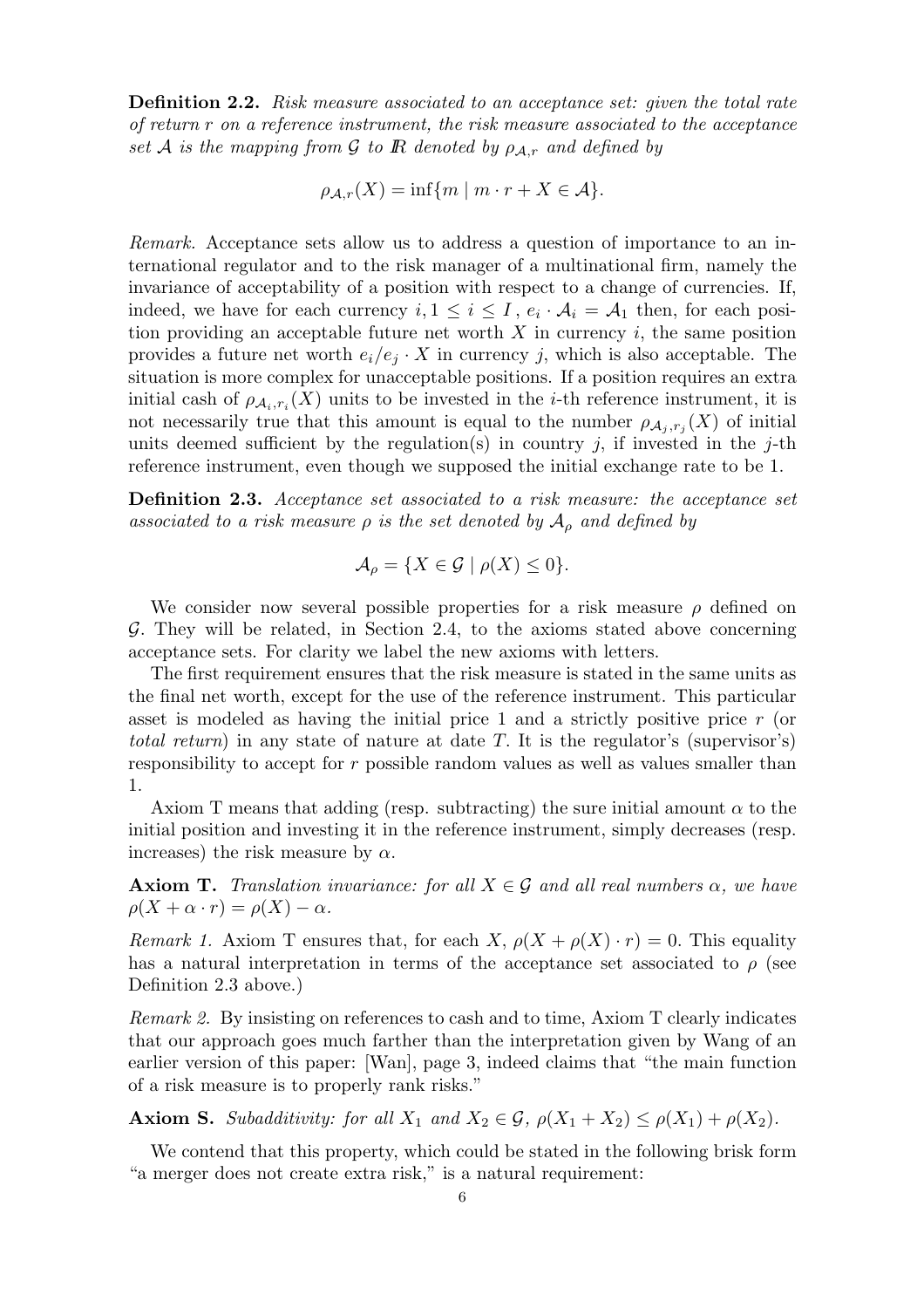- (a) if an exchange's risk measure were to fail to satisfy this property, then, for example, an individual wishing to take the risk  $X_1 + X_2$  may open two accounts, one for the risk  $X_1$  and the other for the risk  $X_2$ , incurring the smaller margin requirement of  $\rho(X_1) + \rho(X_2)$ , a matter of concern for the exchange;
- (b) if a firm were forced to meet a requirement of extra capital which did not satisfy this property, the firm might be motivated to break up into two separately incorporated affiliates, a matter of concern for the regulator;
- (c) bankruptcy risk inclines society to require less capital from a group without "firewalls" between various business units than it does require when one "unit" is protected from liability attached to failure of another "unit";
- (d) suppose that two desks in a firm compute in a decentralized way, the measures  $\rho(X_1)$  and  $\rho(X_2)$  of the risks they have taken. If the function  $\rho$  is subadditive, the supervisor of the two desks can count on the fact that  $\rho(X_1) + \rho(X_2)$  is a feasible guarantee relative to the global risk  $X_1 + X_2$ . If indeed he has an amount *m* of cash available for their joint business, he knows that imposing limits  $m_1$  and  $m_2$  with  $m = m_1 + m_2$ , allows him to decentralise his cash constraint into two cash constraints, one per desk. Similarly, the firm can allocate its capital among managers.

**Axiom PH.** Positive homogeneity: for all  $\lambda \geq 0$  and all  $X \in \mathcal{G}$ ,  $\rho(\lambda X) = \lambda \rho(X)$ .

Remark 1. If position size directly influences risk (for example, if positions are large enough that the time required to liquidate them depend on their sizes) then we should consider the consequences of lack of liquidity when computing the future net worth of a position. With this in mind, Axioms S and PH about mappings from random variables into the reals, remain reasonable.

*Remark 2.* Axiom S implies that  $\rho(nX) \leq n\rho(X)$  for  $n = 1, 2, ...$  In Axiom PH we have imposed the reverse inequality (and require equality for all positive  $\lambda$ ) to model what a government or an exchange might impose in a situation where no netting or diversification occurs, in particular because the government does not prevent many firms to all take the same position.

Remark 3. Axioms T and PH imply that for each  $\alpha$ ,  $\rho(\alpha \cdot (-r)) = \alpha$ .

**Axiom M.** Monotonicity: for all *X* and  $Y \in \mathcal{G}$  with  $X \leq Y$ , we have  $\rho(Y) \leq \rho(X)$ .

Remark. Axiom M rules out the risk measure defined by  $\rho(X) = -\mathbf{E}_{\mathbb{P}}[X] + \alpha \cdot \sigma_{\mathbb{P}}(X)$ , where  $\alpha > 0$  and where  $\sigma_{\mathbb{P}}$  denotes the standard deviation operator, computed under the probability P*.* Axiom S rules out the "semi-variance" type risk measure defined by  $\rho(X) = -\mathbf{E}_{\mathbb{P}}[X] + \sigma_{\mathbb{P}}((X - \mathbf{E}_{\mathbb{P}}[X])^{-}).$ 

**Axiom R.** Relevance: for all  $X \in \mathcal{G}$  with  $X \leq 0$  and  $X \neq 0$ , we have  $\rho(X) > 0$ .

Remark. This axiom is clearly necessary, but not sufficient, to prevent concentration of risks to remain undetected (see Section 4.3.)

We notice that for  $\lambda > 0$ , Axioms S, PH, M and R remain satisfied by the measure  $\lambda \cdot \rho$ , if satisfied by the measure  $\rho$ . It is not the case for Axiom T.

The following choice of required properties will define coherent risk measures.

**Definition 2.4.** Coherence: a risk measure satisfying the four axioms of translation invariance, subadditivity, positive homogeneity, and monotonicity, is called coherent.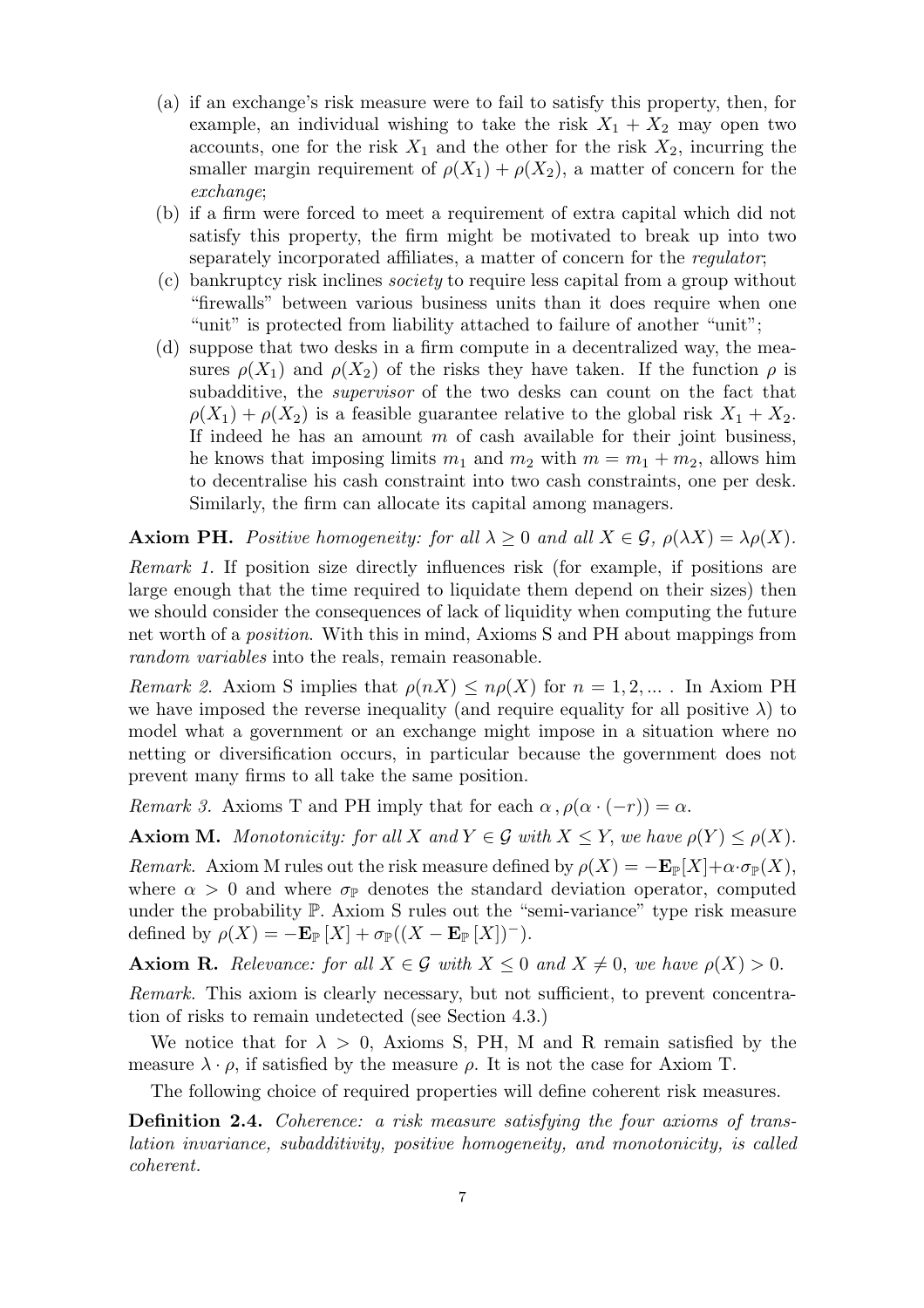## **2.4 Correspondence between the axioms on Acceptance Sets and the axioms on Measures of risks.**

The reader has certainly noticed that we claimed the acceptance set to be the fundamental object, and discussed the axioms mostly in terms of the associated risk measure. The following propositions show that this was reasonable.

**Proposition 2.1.** If the set  $\beta$  satisfies Axioms 2.1, 2.2, 2.3 and 2.4, the risk measure  $\rho_{\mathcal{B},r}$  is coherent. Moreover  $\mathcal{A}_{\rho_{\mathcal{B},r}} = \overline{\mathcal{B}},$  the closure of  $\mathcal{B}$ .

*Proof of Proposition 2.1.* (1) Axioms 2.2 and 2.3 ensure that for each  $X, \rho_{B,r}(X)$ is a finite number.

(2) The equality inf $\{p \mid X + (\alpha + p) \cdot r \in \mathcal{B}\} = \inf \{q \mid X + q \cdot r \in \mathcal{B}\} - \alpha$  proves that  $\rho_{\mathcal{B},r}(X+r\cdot\alpha)=\rho(X)-\alpha$ , and Axiom T is satisfied.

(3) The subadditivity of  $\rho_B$  follows from the fact that if  $X + m \cdot r$  and  $Y + n \cdot r$ both belong to B, so does  $X + Y + (m + n) \cdot r$  as Axioms 2.3 and 2.4 show.

(4) If  $m > \rho_{\mathcal{B},r}(X)$  then for each  $\lambda > 0$  we have  $\lambda \cdot X + \lambda \cdot m \cdot r \in \mathcal{B}$ , by Definition 2.3 and Axiom 2.4, and this proves that  $\rho_{\mathcal{B},r}(\lambda \cdot X) \leq \lambda \cdot m$ . If  $m < \rho_{\mathcal{B},r}(X)$ , then for each  $\lambda > 0$  we have  $\lambda \cdot X + \lambda \cdot m \cdot r \notin \mathcal{B}$ , and this proves that  $\rho_{\mathcal{B},r}(\lambda \cdot X) \geq \lambda \cdot m$ . We conclude that  $\rho_{\mathcal{B},r}(\lambda \cdot X) = \lambda \cdot \rho_{\mathcal{B},r}(X)$ .

(5) Monotonicity of  $\rho_{\mathcal{B},r}$  follows from the fact that if  $X \leq Y$  and  $X + m \cdot r \in$ B then  $Y + m \cdot r \in \mathcal{B}$  by use of Axioms 2.3 and 2.1, and of Definition 2.3.

(6) For each  $X \in \mathcal{B}$ ,  $\rho_{\mathcal{B},r}(X) \leq 0$  hence  $X \in \mathcal{A}_{\rho_{\mathcal{B},r}}$ . Proposition 2.2 and points (1) through (5) above ensure that  $\mathcal{A}_{\rho_{\mathcal{B},r}}$  is closed, which proves that  $\mathcal{A}_{\rho_{\mathcal{B},r}} = \overline{\mathcal{B}}$ .

**Proposition 2.2.** If a risk measure  $\rho$  is coherent, then the acceptance set  $A_{\rho}$  is closed and satisfies Axioms 2.1, 2.2, 2.3 and 2.4. Moreover  $\rho = \rho_{A_\rho,r}$ .

Proof of Proposition 2.2. (1) Subadditivity and positive homogeneity ensure that *ρ* is a convex function on G, hence continuous, and that the set  $\mathcal{A}_{\rho} = \{X \mid \rho(X) \leq 0\}$ is a closed, convex and homogeneous cone.

(2) Positive homogeneity implies that  $\rho(0) = 0$ . Together with monotonicity this ensures that the set  $\mathcal{A}_{\rho}$  contains the positive orthant  $L_{+}$ .

(3) Let *X* be in *L*<sub>−−</sub> with  $\rho(X)$  < 0*.* Axiom M ensures that  $\rho(0)$  < 0*,* a contradiction. If  $\rho(X) = 0$ , then we find  $\alpha > 0$  such that  $X + \alpha \cdot r \in L_{--}$ , which provides, by use of Axiom T, the relation  $-\alpha \geq 0$ , a contradiction. Hence  $\rho(X) > 0$ , that is  $X \notin \mathcal{A}_{\rho}$ , which establishes Axiom 2.2.

(4) For each *X*, let  $\delta$  be any number with  $\rho_{\mathcal{A}_{\rho},r}(X) < \delta$ . Then  $X + \delta \cdot r \in \mathcal{A}_{\rho}$ , hence  $\rho(X + \delta \cdot r) \leq 0$ , hence  $\rho(X) \leq \delta$ , which proves that  $\rho(X) \leq \rho_{\mathcal{A}_{\rho},r}(X)$ , that is  $\rho \leq$ *ρ*A*ρ,r.*

(5) For each *X*, let  $\delta$  be any number with  $\delta > \rho(X)$ , then  $\rho(X + \delta \cdot r) < 0$  and  $X + \delta \cdot r$  $\delta \cdot r \in A_{\rho}$ , hence  $\rho_{A_{\rho},r}(X+\delta \cdot r) \leq 0$ . This proves that  $\rho_{A_{\rho},r}(X) \leq \delta$  and that  $\rho_{\mathcal{A}_{\rho},r}(X) \leq \rho(X)$ , hence  $\rho_{\mathcal{A}_{\rho},r} \leq \rho$ .

**Proposition 2.3.** If a set B satisfies Axioms 2.1, 2.2', 2.3 and 2.4, then the coherent risk measure  $\rho_{\mathcal{B},r}$  satisfies the relevance axiom. If a coherent risk measure *ρ* satisfies the relevance axiom, then the acceptance set  $\mathcal{A}_{\rho_{\mathcal{B}},r}$  satisfies Axiom 2.2'.

Proof of Proposition 2.3. (1) For an *X* like in the statement of Axiom R we know that  $X \in L_{-}$  and  $X \neq 0$ , hence, by Axiom 2.2',  $X \notin \mathcal{B}$ , which means  $\rho_{\mathcal{B},r}(X) > 0$ . (2) For  $X \in L_-$  and  $X \neq 0$  Axiom R provides  $\rho(X) > 0$  and  $X \notin \mathcal{B}$ .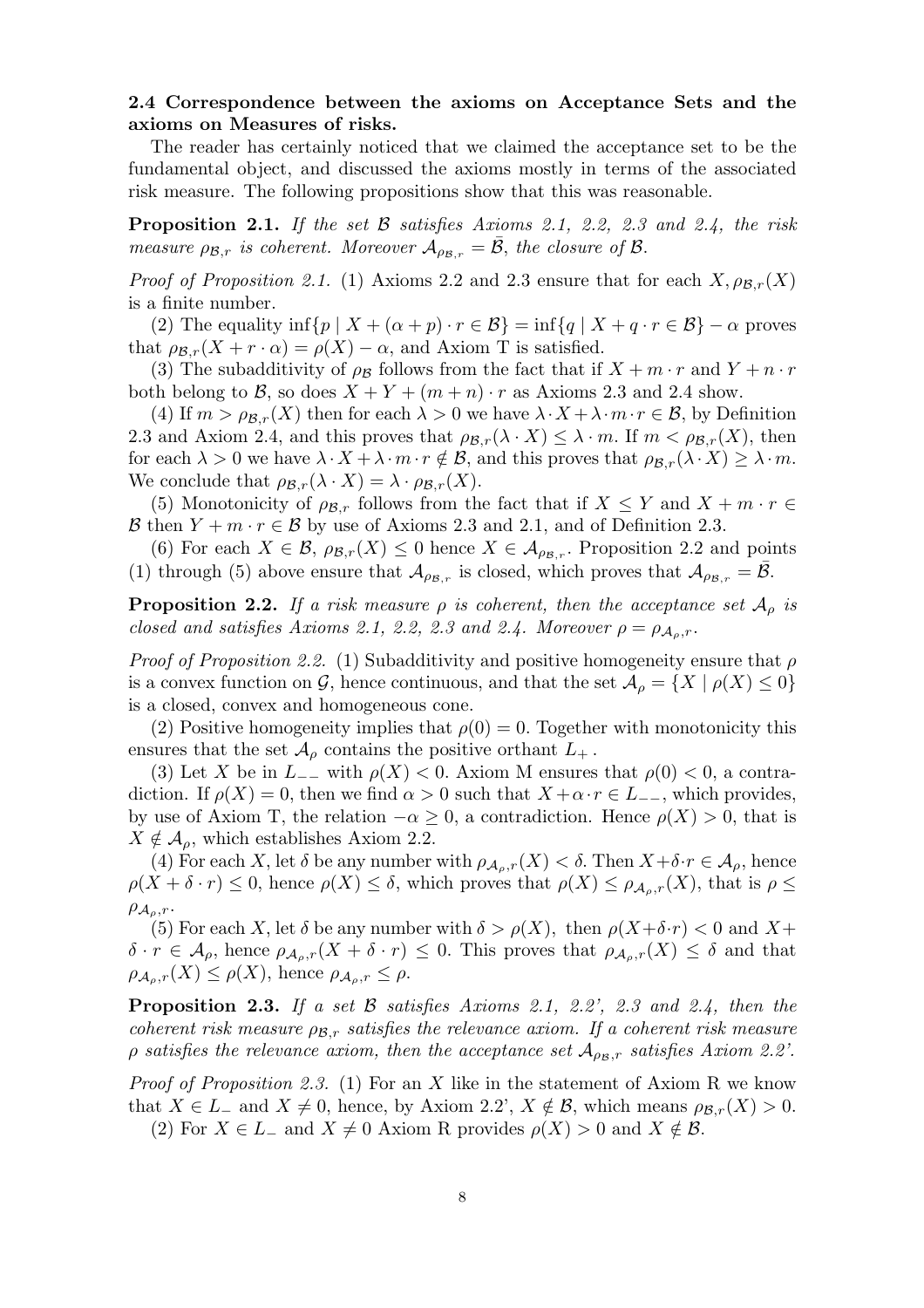# 3. Three currently used methods of measuring market risk

In this section, we give a (simplified) description of three currently used methods of measuring market risk:

- a SPAN [Sp] developed by the Chicago Mercantile Exchange,
- b the Securities Exchange Commission rules used by the National Association of Securities Dealers (see [NASD] and [Fed]), similar to rules used by the Pacific Exchange and the Chicago Board of Options Exchange
- c the quantile-based Value at Risk (or VaR) method [B], [D], [DP], [DPG], [Risk], [RM].

We examine the relationship of these three methods with the abstract approach provided in Section 2. We also suggest slightly more general forms for some of the methods. It will be shown that the distinction made above between model-free and model-dependent measures of risk *actually* shows up.

### **3.1 An organized exchange's rules: The SPAN computations.**

To illustrate the SPAN margin system [Sp] (see also [Ma], pages 7-8), we consider how the initial margin is calculated for a simple portfolio consisting of units of a futures contract and of several puts and calls with a common expiration date on this futures contract. The SPAN margin for such a portfolio is computed as follows: First, fourteen "scenarios" are considered. Each scenario is specified by an up or down move of volatility combined with no move, or an up move, or a down move of the futures price by  $1/3$ ,  $2/3$  or  $3/3$  of a specified "range." Next, two additional scenarios relate to "extreme" up or down moves of the futures price. The measure of risk is the maximum loss incurred, using the full loss for the first fourteen scenarios and only 35% of the loss for the last two "extreme" scenarios. A specified model, typically the Black model, is used to generate the corresponding prices for the options under each scenario.

The calculation can be viewed as producing the maximum of the expected loss under each of sixteen probability measures. For the first fourteen scenarios the probability measures are point masses at each of the fourteen points in the space  $\Omega$  of securities prices. The cases of extreme moves correspond to taking the convex combination (0*.*35*,* 0*.*65) of the losses at the "extreme move" point under study and at the "no move at all" point (i.e., prices remain the same). We shall call these probability measures "generalized scenarios".

The account of the investor holding a portfolio is required to have sufficient current net worth to support the maximum expected loss. If it does not, then extra cash is required as margin call, in an amount equal to the "measure of risk" involved. This is completely in line with our interpretation of Definition 2.3.

The following definition generalizes the SPAN computation and presents it in our framework:

**Definition 3.1.** The risk measure defined by a non-empty set  $P$  of probability measures or "generalized scenarios" on the space  $\Omega$  and the total return r on a reference instrument, is the function  $\rho_{\mathcal{P}}$  on G defined by

$$
\rho_{\mathcal{P}}(X) = \sup \{ \mathbf{E}_{\mathbb{P}}[-X/r] \mid \mathbb{P} \in \mathcal{P} \}.
$$

The scenario-based measures from Definition 3.1 are coherent risk measures: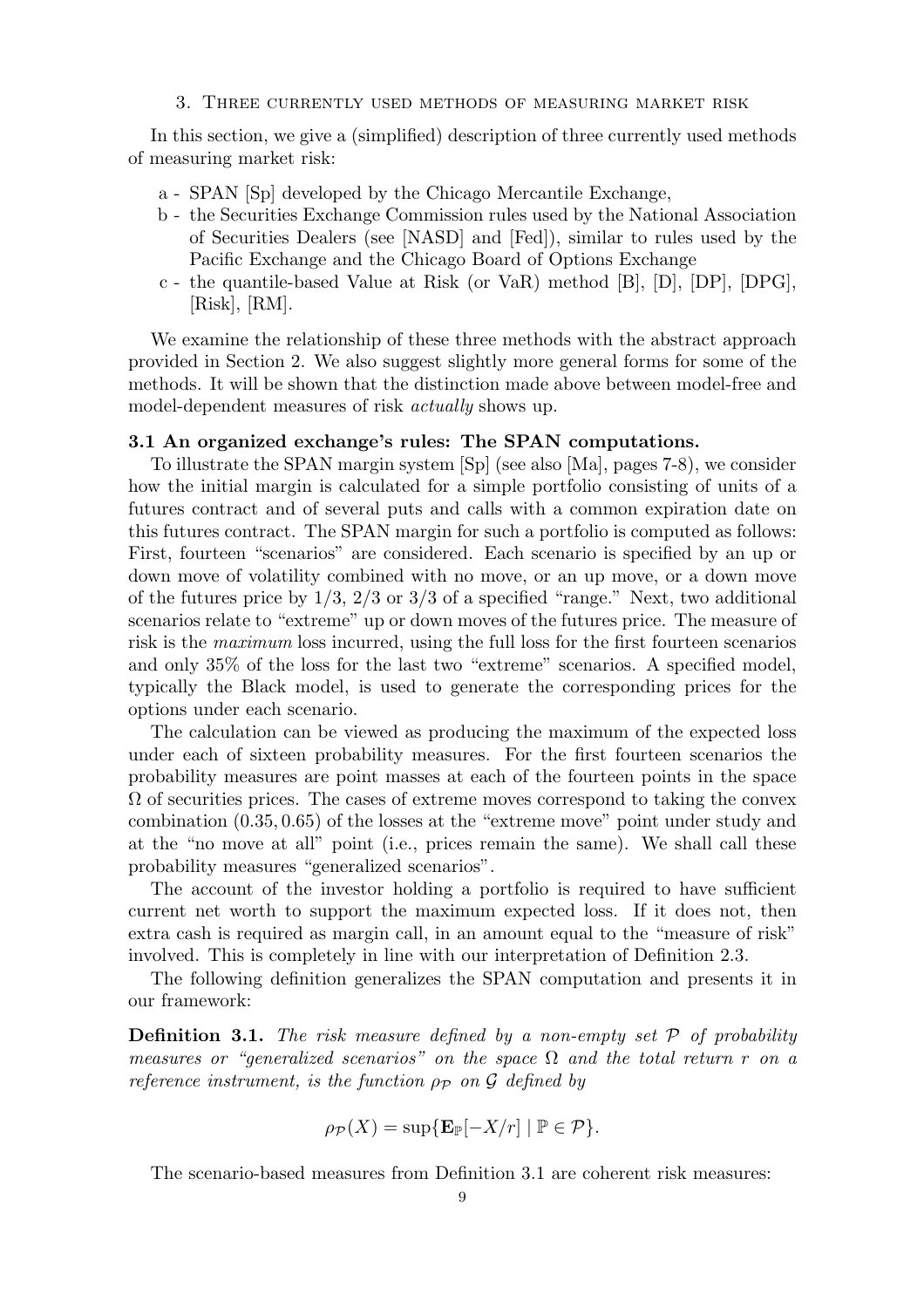**Proposition 3.1.** Given the total return r on a reference instrument and the nonempty set P of probability measures, or "generalized scenarios", on the set  $\Omega$  of states of the world, the risk measure  $\rho_{\mathcal{P}}$  of Definition 3.1 is a coherent risk measure. It satisfies the relevance axiom if and only if the union of the supports of the probabilities  $\mathbb{P} \in \mathcal{P}$  is equal to the set  $\Omega$ .

Proof of Proposition 3.1. Axioms PH and M ensure that a coherent risk measure satisfies Axiom R if and only if the negative of each indicator function  $\mathbf{1}_{\{\omega\}}$  has a (strictly) positive risk measure. This is equivalent to the fact that any state belongs to at least one of the supports of the probabilities found in the set P*.*

Section 4.1 shows that *each* coherent risk measure is obtained by way of scenarios.

## **3.2 Some model-free measures of risks: The SEC rules on final net worth.**

The second example of a risk measure used in practice is found in the rules of the Securities and Exchange Commission and the National Association of Securities Dealers. Their common approach is to consider portfolios as formal *lists* of securities and impose "margin" requirements on them, in contrast to the SPAN approach which takes the random *variables* - gains and losses of the portfolios of securities - as basic objects to measure. In the terminology of [B] we have here something similar to a "standardized measurement method".

Certain spread positions like a long call and a short call of higher exercise price, both calls having same maturity date, are described in [NASD], page 8133, SEC rule 15c3-1a,(11), as requiring no margin (no "deduction"). No justification is given for this specification. We shall use the paper [RS] as the basis for explaining, for a simple example, the computation of margin according to these common rules.

Let *A* be a portfolio consisting of two long calls with strike 10, two short calls with strike 20, three short calls with strike 30, four long calls with strike 40 and one short call with strike 50. For simplicity assume all calls European and exercise dates equal to the end of the holding period. A simple graph shows that the final value of this position is never below  $-10$ , which should entail a margin deposit of at most 10.

Under the SEC method, the position A is represented or "decomposed" as a portfolio of long call spreads. No margin is required for a spread if the strike of the long side is less than the strike of the short side. A margin of *K* − *H* is required for the spread consisting of a long call with strike *K* and a short call with strike *H*, when  $H \leq K$ . The margin resulting from a representation or " decomposition" is the sum of the margins attached to each call spread. The investor is presumably able to choose the best possible representation. A simple linear programming computation will show that 30 is the resulting minimum, that is much more than the negative of the worst possible future value of the position!

Remark 1. This 30 seems to be the result of an attempt to bound the largest payout which the investor might have to make at the end of the period. In this method, the current value of his account must be at least as large as the current value of the calls plus 30.

Remark 2. A careful reading of the SEC rules reveals that one must:

- a first mark the account (reference instruments plus calls) to market,
- b deduct the market value of the calls (long or short),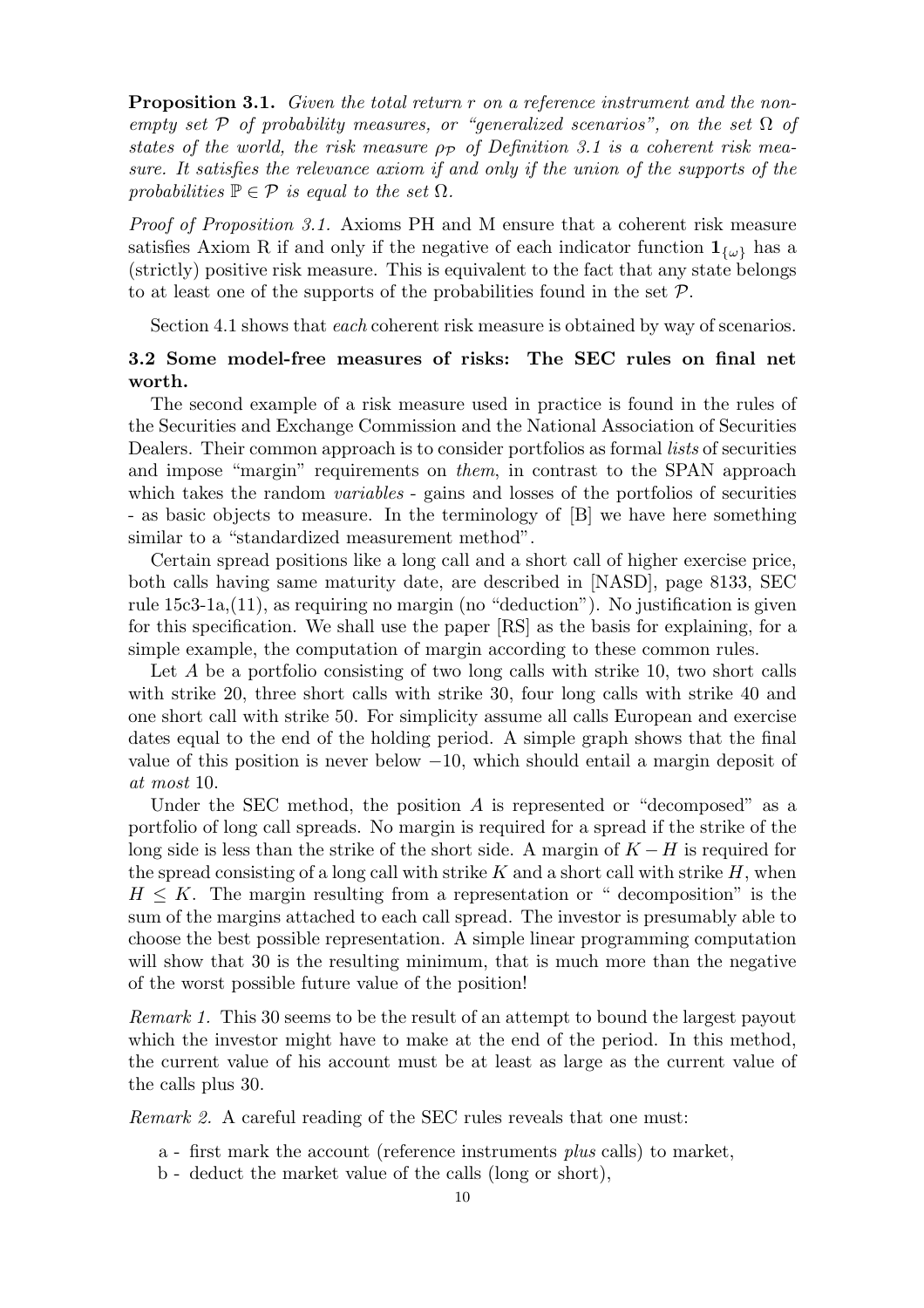- c then deduct the various "margins" required for the spreads in the chosen decomposition (we shall call the total as the "margin,")
- d and then check that this is at least 0*.*

In the framework of Definition 2.3, this bears some analogy to

- a marking to market both the positions in the "risky" instruments as well as in the reference one,
- b subtract the market value of the risky part,
- c make sure that the difference is positive.

We now formalize the special role played by the call spreads, which we call "standard risks," and the natural margin requirements on them in the SEC rules approach to risk measurement, following the lines of [RS], Section 4 (see also [CR], pages 107-109). Given some underlying security, we denote by  $C_K$  the European call with exercise price *K* and exercise date equal to the end of the holding period, and by  $S_{H,K}$  the spread portfolio consisting of "one long  $C_H$ , one short  $C_K$ ", which we also denote by  $C_H - C_K$ . These spreads shall be "standard risks" for which a simple rule of margin requirement is given. They are then used to "support" general portfolios of calls and provide conservative capital requirements.

We describe the extra capital requirement for a portfolio  $A$  consisting of  $a_H$  calls  $C_H$ ,  $H \in \mathcal{H}$ ,  $\mathcal{H}$  a finite set of strikes. For simplicity we assume that  $\sum_H a_H = 0$ , i.e., we have no net long or short position. The exchange allows one to compute the margin for such a portfolio *A* by solving the linear programming problem:

(3.1) 
$$
\inf_{n_{H,K}} \sum_{H,K,H \neq K} n_{H,K}(H - K)^{+}
$$

under the conditions that

for all 
$$
H, K, H \neq K
$$
 we have  $n_{H,K} \geq 0$  and  $A = \sum_{H,K,H \neq K} n_{H,K} S_{H,K}$ .

This program provides the holder of portfolio *A* with the cheapest decomposition ensuring that each spread showing in it has a non-negative net worth at date *T.*

Going one step farther than Rudd and Schroeder (pages 1374-1376) we write explicitly the dual program:

$$
\sup_{\nu_K} \sum_K \nu_K a_K
$$

where the *sup* is taken over all  $(\nu_K)$  satisfying:  $\nu_H - \nu_K \leq (H - K)^+$ .

For the interpretation of this dual problem, we rewrite the preceding program with the negative  $\pi_K$  of the dual variables, getting:

$$
\inf_{\pi_K} \sum_K \pi_K a_K
$$

under the conditions that

$$
\pi_H - \pi_K \ge -(H - K)^+, \text{ or } \pi_H - \pi_K \ge 0 \text{ if } H < K \text{ and } \pi_H - \pi_K \ge K - H \text{ if } H > K
$$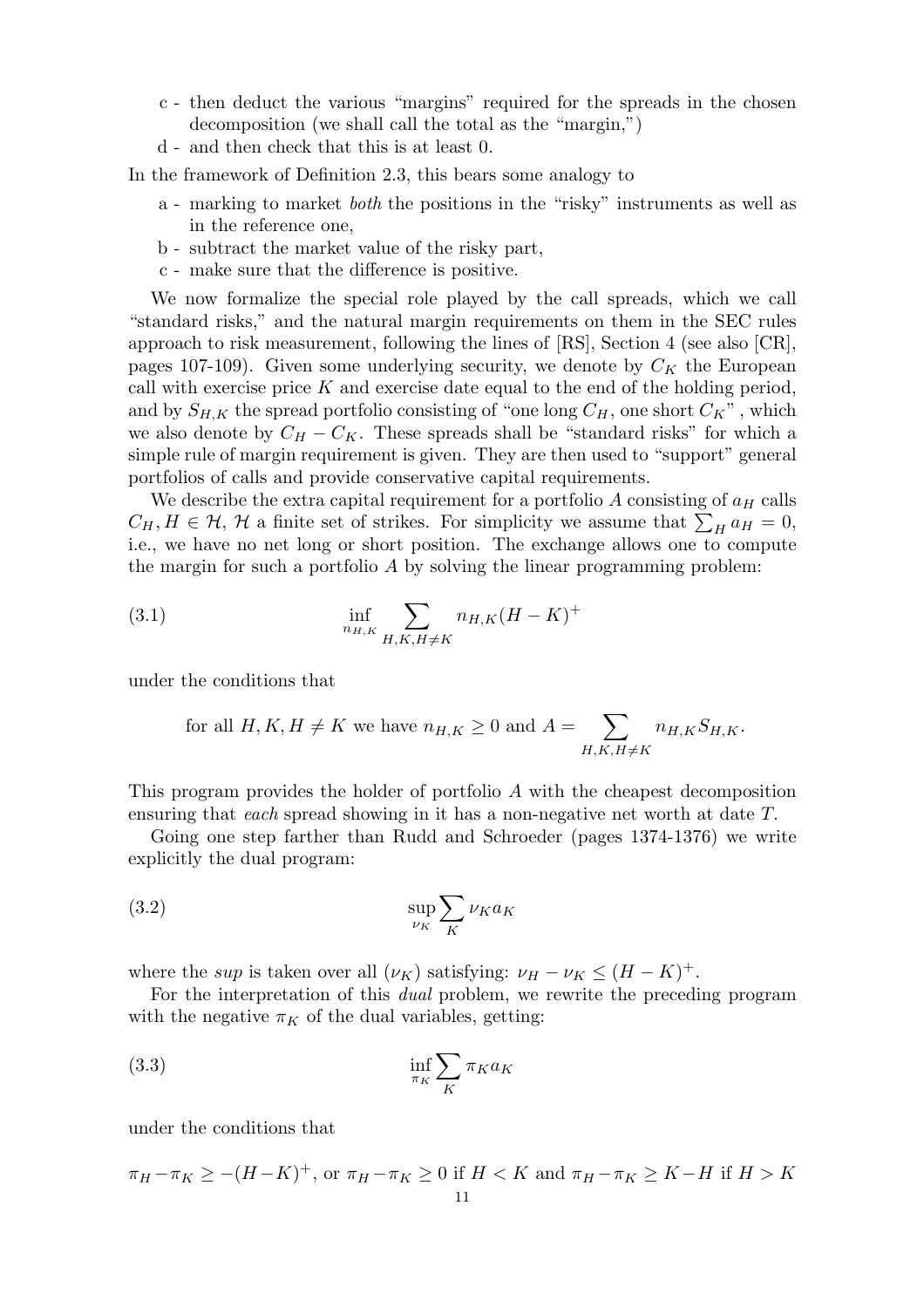the last inequalities being rewritten as

$$
\pi_K - \pi_H \le H - K \text{ if } H > K.
$$

Notice that if we interpret  $\pi_H$  as the cash flows associated with the call  $C_H$  at expiration date *T*, the objective function in (3*.*3) is the cash flow of the portfolio *A* at expiration. The duality theorem of linear programming ensures that the worst payout to the holder of portfolio *A*, under all scenarios satisfying the constraints specified in problem (3*.*3), cannot be larger than the lowest margin accepted by the exchange. The exchange is therefore sure than the investor commitments will be fulfilled.

It is remarkable that the primal problem (3*.*1) did not seem to refer to a model of distribution for future prices of the call. Yet the duality results in an implicit set of states of nature consisting of call prices, with a surprise! Our example of portfolio *A* in the beginning of this Section has shown indeed that the exchange is, in some way, too secure, as we now explain.

That the cash flows of the calls must satisfy the constraints (3*.*4) specified for problem (3*.*3) (and indeed many other constraints such as convexity as a function of strike, see [Me], Theorem 8.4) is well known. For the specific portfolio *A* studied in Section 3.2, the set of strikes is  $\mathcal{H} = \{10, 20, 30, 40, 50\}$ , and an optimal primal solution is given by  $n_{10,20}^* = 2, n_{40,50}^* = 1, n_{40,30}^* = 3$ , all others  $n_{H,K}^* = 0$ , for a minimal margin of 30. The cash flows are given by  $\pi_{10}^* = \pi_{20}^* = \pi_{30}^* = 10$  and  $\pi_{40}^* =$  $\pi_{50}^* = 0$ , which provides the value  $-30$  for the minimal cash flow of the portfolio at expiration. However, this minimal cash flow corresponds to cash flows for the individual options which cannot arise for any stock price. Indeed, if the stock price at expiration is *S*, the cash flow of  $C_H$  is  $(S - H)^+$ , which is obviously convex in H. Thus since  $\pi_{20}^* + \pi_{40}^* < 2\pi_{30}^*$ , these  $\pi's$  cannot arise as cash flows for any terminal stock price. Briefly, there are too many scenarios considered, because some of them are impossible scenarios.

The convexity of the call price as function of the strike can be derived from the fact that a long "butterfly" portfolio as  $B_{20} = C_{10} - 2C_{20} + C_{30}$  must have a positive price. Therefore, we submit this butterfly to the decomposition method and write it as a sum of spreads  $S_{10,20} + S_{30,20}$ , which requires a margin of 10. If we instead take the approach of Section 2, looking at random variables, more precisely at the random net worth at the end of the holding period, we realize that the butterfly never has negative net worth, or, equivalently, that the net loss it can suffer is never larger than its initial net worth. The butterfly portfolio should therefore be margin free, which would imply a margin of only 10 for the original portfolio  $A = 2B_{20} + 2B_{30} - B_{40}$ . In our opinion it is not coherent, in this setting, to have only the spreads  $S_{H,K}$  (for  $H \leq K$ ) as margin free portfolios. The method uses too few standard risks.

In Section 4.2 we present a framework for extensions of risk measurements of "standard risks" and give conditions under which our construction actually produces coherent measures of risk. The results of Section 4.1 on scenario representation of coherent measures will allow to interpret the extension in terms of scenarios attached to the original measurement.

## **3.3 Some model-dependent rules based on quantiles.**

The last example of measures of risk used in practice is the "Value at Risk" (or VaR) measure. It is usually defined in terms of net wins or  $P/L$  and therefore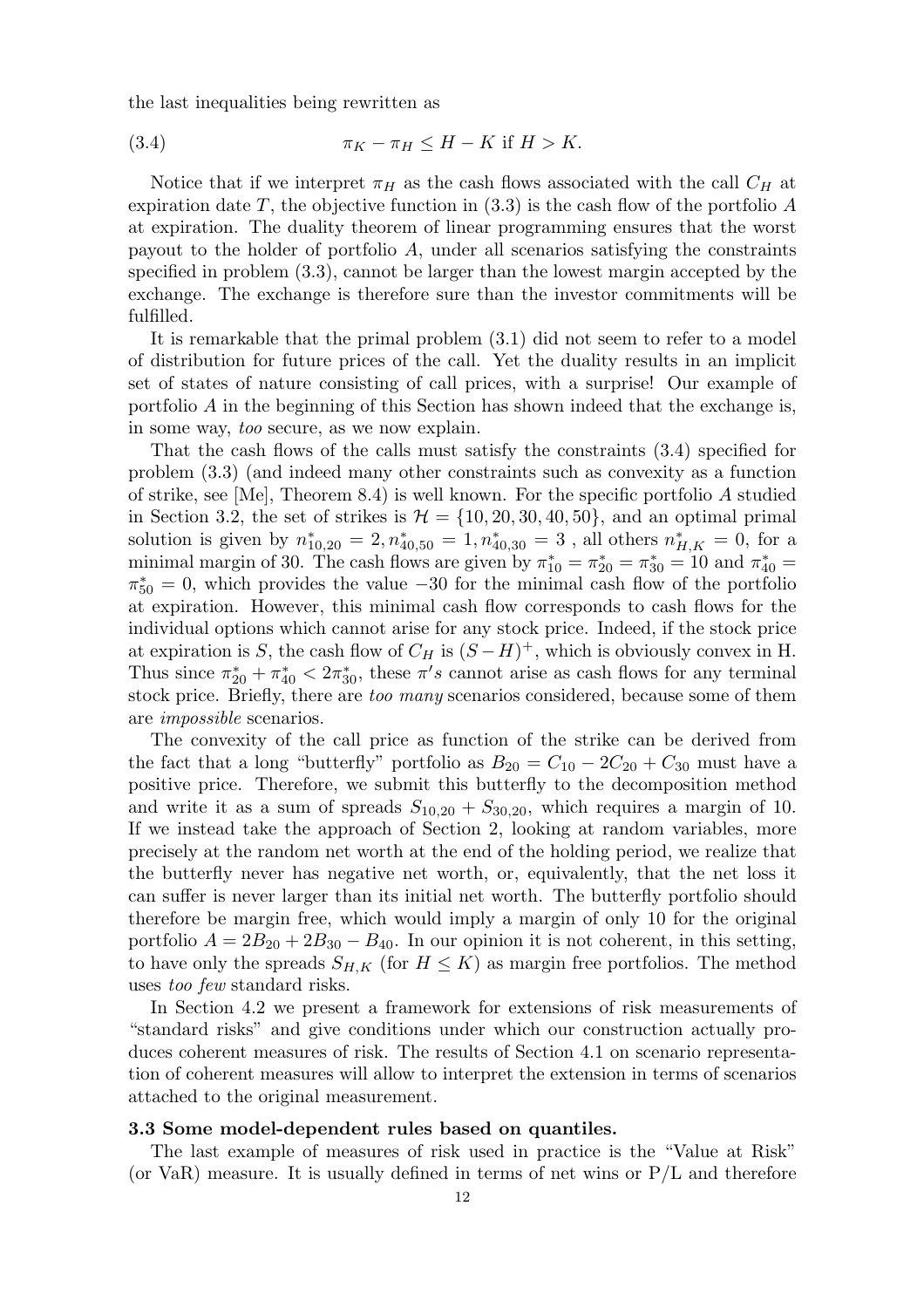ignores the difference between money at one date and money at a different date, which, for small time periods and a single currency, may be acceptable. It uses quantiles, which requires us to pay attention to discontinuities and intervals of quantile numbers.

**Definition 3.2.** Quantiles: given  $\alpha \in ]0,1[$  the number *q* is an  $\alpha$  – quantile of the random variable *X* under the probability distribution  $\mathbb P$  if one of the three equivalent properties below is satisfied:

- $a \mathbb{P}[X \leq q] \geq \alpha \geq \mathbb{P}[X < q],$
- $\mathbb{P}[X \leq q] \geq \alpha$  and  $\mathbb{P}[X \geq q] \geq 1 \alpha$ ,
- c  $F_X(q) \geq \alpha$  and  $F_X(q-) \leq \alpha$  with  $F_X(q-) = \lim_{x \to q, x < q} F(x)$ , where  $F_X$  is the cumulative distribution function of *X*.

*Remark.* The set of such  $\alpha$ -quantiles is a closed interval. Since  $\Omega$  is finite, there is a finite left-(resp. right-) end point  $q_{\alpha}^-$  (resp.  $q_{\alpha}^+$ ) which satisfies  $q_{\alpha}^- = \inf\{x \mid$  $\mathbb{P}[X \leq x] \geq \alpha$  [equivalently  $\sup\{x \mid \mathbb{P}[X \leq x] < \alpha\}$ ] (resp.  $q^+_{\alpha} = \inf\{x \mid x\}$  $\mathbb{P}[X \leq x] > \alpha$ ). With the exception of at most countably many  $\alpha$  the equality  $q_{\alpha}^- = q_{\alpha}^+$  holds. The quantile  $q_{\alpha}^-$  is the number  $F^{\leftarrow}(\alpha) = \inf\{x \mid \mathbb{P}\{X \leq x\} \geq \alpha\}$ defined in [EKM] Definition 3.3.5 (see also [DP]).

We formally define VaR in the following way:

**Definition 3.3.** Value at risk measurement: given  $\alpha \in ]0,1[$ , and a reference instrument *r,* the value-at-risk  $VaR_\alpha$  at level  $\alpha$  of the final net worth  $X$  with distribution  $\mathbb{P},$  *is the negative of the quantile*  $q^{\pm}_{\alpha}$  *of*  $X/r$ *, that is* 

$$
VaR_{\alpha}(X) = -\inf\{x \mid \mathbb{P}[X \le x \cdot r] > \alpha\}.
$$

*Remark 1.* Notice that what we are using for defining  $VaR_\alpha$  is really the amount of additional capital that a *V aR<sup>α</sup>* type calculation entails.

Remark 2. We have here what is called an "internal" model in [B], and it is not clear whether the (estimated) physical probability or a "well-chosen" subjective probability should be used.

We will now show that, while satisfying properties T, PH and M,  $VaR_\alpha$  fails to satisfy the subadditivity property.

Consider as an example, the following two digital options on a stock, with the same exercise date *T*, the end of the holding period. The first option denoted by *A* (initial price  $u$ ) pays 1000 if the value of the stock at time  $T$  is more than a given *U*, and nothing otherwise, while the second option denoted by *B* (initial price *l*) pays 1000 if the value of the stock at *T* is less than *L* (with  $L < U$ ), and nothing otherwise.

Choosing *L* and *U* such that  $\mathbb{P}\{S_T < L\} = \mathbb{P}\{S_T > U\} = 0.008$  we look for the 1% values at risk of the future net worths of positions taken by two traders writing respectively 2 options *A* and 2 options *B*. They are  $-2 \cdot u$  and  $-2 \cdot l$  respectively (*r* supposed to be one). By contrast, the positive number  $1000 - l - u$  is the 1% value at risk of the future net worth of the position taken by a trader writing  $A + B$ . This implies that the set of acceptable net worths (in the sense of Definition 2.4 applied to the value at risk measure) is not convex. Notice that this is an even worse feature than the non-subadditivity of the measurement. We give below one more example of non-subadditivity.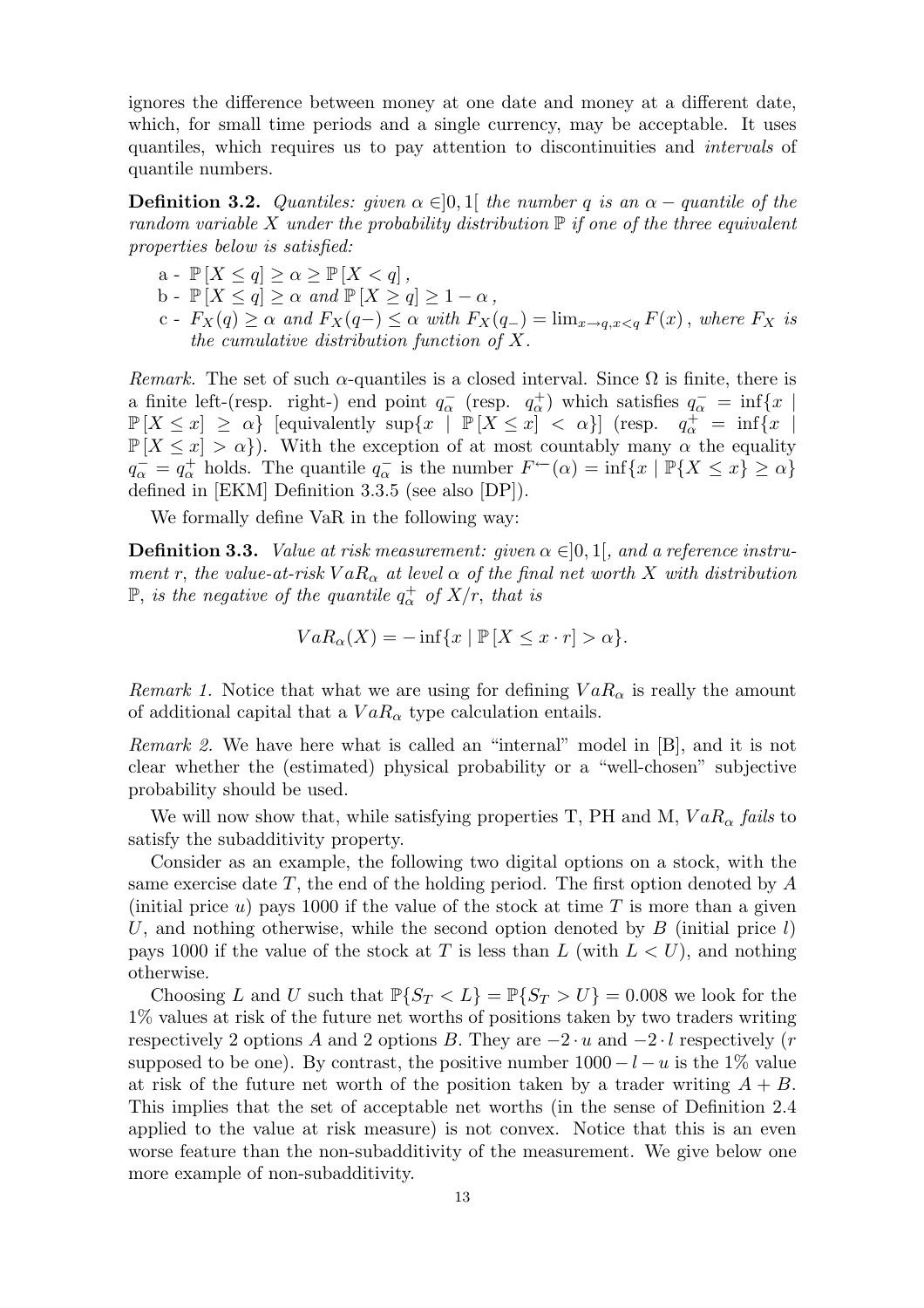Remark 1. We note that if quantiles are computed under a distribution for which all prices are jointly normally distributed, then the quantiles do satisfy subadditivity as long as probabilities of excedence are smaller than 0.5. Indeed,  $\sigma_{X+Y} \leq \sigma_X + \sigma_Y$ for each pair  $(X, Y)$  of random variables. Since for a normal random variable X we have

$$
VaR_{\alpha}(X) = -(\mathbf{E}_{\mathbb{P}}[X] + \Phi^{-1}(\alpha) \cdot \sigma_{\mathbb{P}}(X)),
$$

with  $\Phi$  the cumulative standard normal distribution and since  $\Phi^{-1}(0.5) = 0$ , the proof of subadditivity follows.

Remark 2. Several works on quantile-based measures (see [D], [Risk], [RM]) consider mainly the *computational* and *statistical* problems they raise, without first considering the implications of this method of measuring risks.

Remark 3. Since the beginning of this century, casualty actuaries have been involved in computation and use of quantiles. The choice of initial capital controls indeed the probabilities of ruin at date *T*. Loosely speaking, "ruin" is defined in (retrospective) terms by the negativity, at date  $T$ , of the *surplus*, defined to be:

 $Y =$  capital at date  $0 +$  premium received - claims paid (from date 0 to date T).

Imposing an upper bound  $1 - \alpha$  on the probability of *Y* being negative determines the initial capital via a quantile calculation (for precise information, see the survey article by Hans Bühlmann, Tendencies of Development in Risk Theory, in [Cen], pages 499-522).

Under some circumstances, related to Remark 1 above, (see [DPP], pages 157, 168), this "capital at risk" is a measure which possesses the subadditivity property. For some models the surplus represents the net worth of the insurance firm at date *T*. In general, the difficulty of assigning a market value to insurance liabilities forces us to distinguish surplus and net worth.

Remark 4. We do not know of organized exchanges using value at risk as the basis of risk measurement for margin requirements.

For a second example of non-subadditivity, briefly allow an infinite set  $\Omega$  and consider two *independent* identically distributed random variables  $X_1$  and  $X_2$  having the same density 0*.*90 on the interval [0*,* 1], the same density 0*.*05 on the interval [−2*,* 0]. Assume that each of them represents a future random net worth with positive expected value, that is a possibly interesting risk. Yet, in terms of quantiles, the 10% values at risk of  $X_1$  and  $X_2$  being equal to 0, whereas an easy calculation showing that the 10% value at risk of  $X_1 + X_2$  is certainly larger than 0, we conclude that the individual controls of these risks do not allow directly a control of their sum, if we were to use the 10% value at risk.

Value at risk measurement also fails to recognise concentration of risks. A remarkably simple example concerning credit risk is due to Claudio Albanese (see [Alba]). Assume that the base rate of interest is zero, and that the spreads on all corporate bonds is 2%*,* while these bonds default, independently from company to company, with a (physical) probability of 1%*.* If an amount of 1*,* 000*,* 000 borrowed at the base rate is invested in the bonds of a single company, the 5% value at risk of the resulting position is negative, namely −20*,* 000 *,* and there is "no risk".

If, in order to diversify, the whole amount is invested equally into bonds of one hundred different companies, the following happens in terms of value at risk.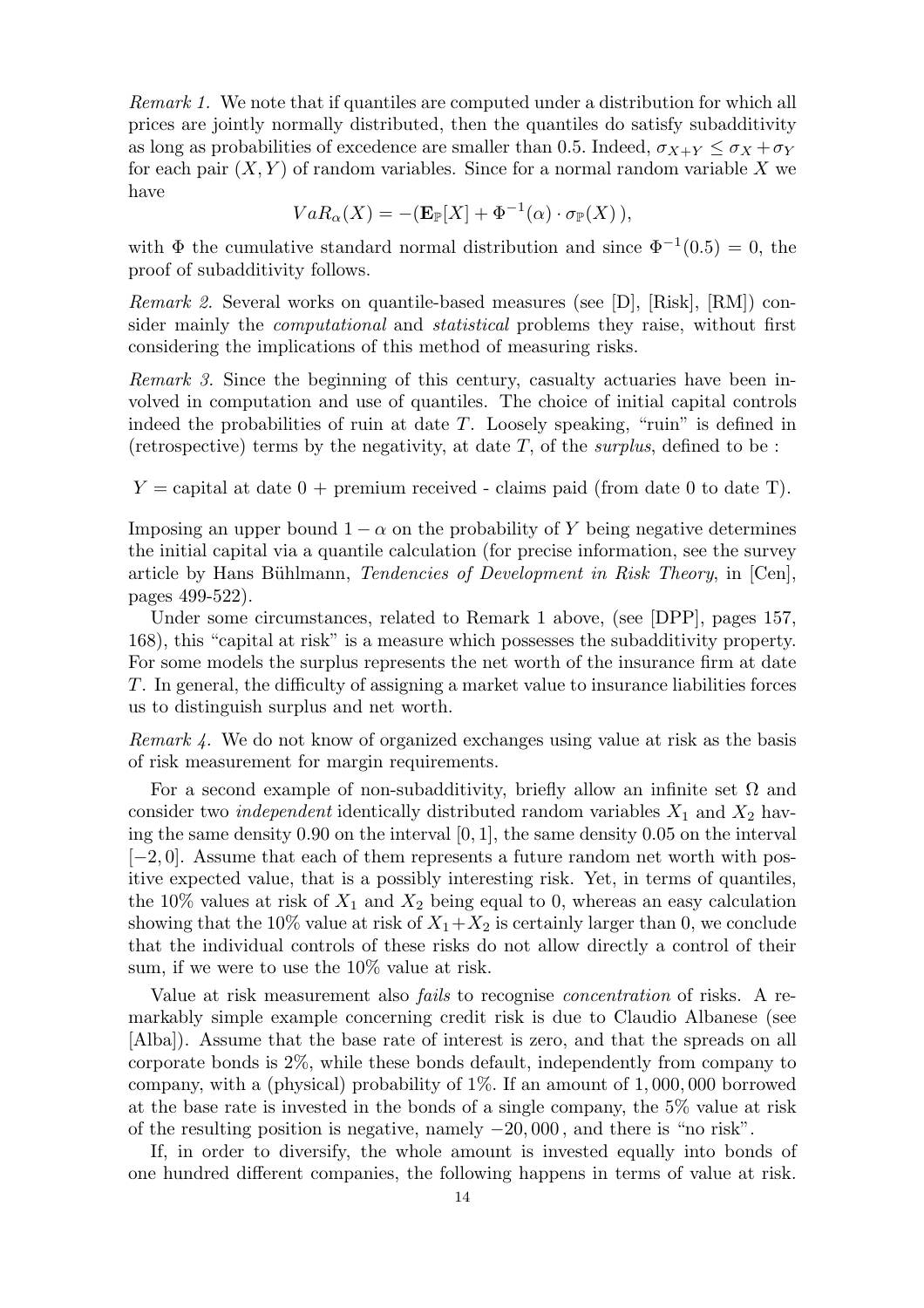Since the probability of at least two companies defaulting is greater than 0*.*18 it follows that the portfolio of bonds leads to a negative future net worth with a probability greater than 0*.*05 : diversification of the original portfolion has increased the measure of risk, while the "piling-up" of risky bonds issued by the same company had remained undetected. We should not rely on such "measure".

Value at risk also *fails* to encourage a reasonable *allocation* of risks among agents as can be seen from the simple following example. Let  $\Omega$  consists of three states  $\omega_1$ ,  $\omega_2$ ,  $\omega_3$  with respective probabilities 0.94, 0.03, 0.03. Let two agents have the same future net worth *X* with  $X(\omega_1) > 0$ ,  $X(\omega_2) = X(\omega_3) = -100$ . If one uses the 5% value at risk measure, one would not find sufficient an extra capital (for each agent) of 80*.* But this same capital would be found more than sufficient, for each agent, if, by a risk exchange, the two agree on the modified respective future net worths *Y* and *Z*, where  $Y(\omega_1) = Z(\omega_1) = X(\omega_1)$ ,  $Y(\omega_2) = Z(\omega_3) = -120$ ,  $Y(\omega_3) =$  $Z(\omega_2) = -80$ . This is not reasonable since the allocation  $(X + 80, X + 80)$  Pareto dominates the allocation  $(Y + 80, Z + 80)$  if the agents are risk averse.

In conclusion, the basic reasons to reject the value at risk measure of risks are the following:

- (a) value at risk does not behave nicely with respect to addition of risks, even independent ones, creating severe aggregation problems.
- (b) the use of value at risk does not encourage and, indeed, sometimes prohibits diversification, because value at risk does not take into account the economic consequences of the events the probabilities of which it controls.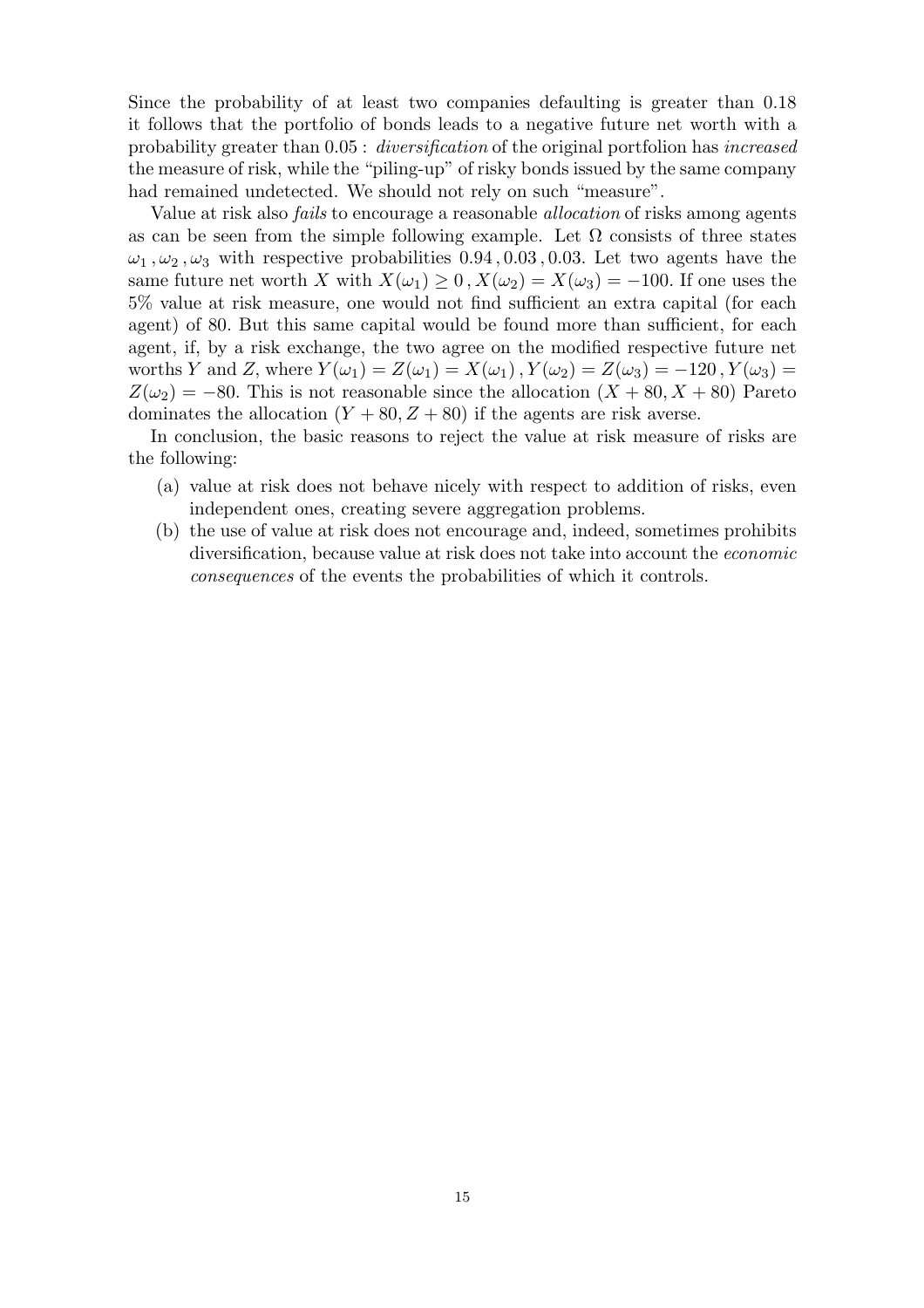# 4. Representation Theorems for Coherent Risk Measures

This section provides two representations of coherent risk measures. The first corresponds exactly to the SPAN example of Section 3.1 and the second is the proper generalisation of the NASD/SEC examples of Section 3*.*2. These representation results are used in Section 5.2 to provide an example of algorithm to measure risks in trades involving two different sources of randomness, once coherent measures of risks for trades dealing with only one of these sources have been agreed upon.

## **4.1 Representation of coherent risk measures by scenarios.**

In this section we show that Definition 3.1 provides the most general coherent risk measure: any coherent risk measure arises as the supremum of the expected negative of final net worth for some collection of "generalized scenarios" or probability measures on states of the world. We continue to suppose that  $\Omega$  is a finite set, otherwise we would also get finitely additive measures as scenarios.

The  $\sigma$ -algebra,  $2^{\Omega}$ , is the class of all subsets of  $\Omega$ . Initially there is no particular probability measure on  $\Omega$ .

**Proposition 4.1.** Given the total return r on a reference investment, a risk measure *ρ* is coherent if and only if there exists a family P of probability measures on the set of states of nature, such that

$$
\rho(X) = \sup \{ \mathbf{E}_{\mathbb{P}}[-X/r] \mid \mathbb{P} \in \mathcal{P} \}.
$$

*Remark 1.* We note that  $\rho$  can also be seen as an insurance premium principle. In that case, denoting by R the physical measure, we find that the condition  $\mathbb{R} \in \mathcal{P}$  (or in the convex hull of this set), is of great importance. This condition is translated as follows: for all  $X \leq 0$  we have  $\mathbf{E}_{\mathbb{R}}[-X/r] \leq \rho(X)$ .

Remark 2. The more scenarios considered, the more conservative (i.e. the larger) is the risk measure obtained.

Remark 3. We remind the reader about Proposition 3.1. It will prove that Axiom R is satisfied by  $\rho$  if and only if the union of the supports of the probabilities in  $\mathcal P$ is the whole set  $\Omega$  of states of nature.

*Proof of Proposition 4.1.* (1) We thank a referee for pointing out that the mathematical content of Proposition 4.1, which we had proved on our own, is already in the book [Hu]. We therefore simply identify the terms in Proposition 2, Chapter 10 of [Hu] with these of our terminology of risks and risk measure.

(2) The sets  $\Omega$  and  $\mathcal M$  of [Hu] are our set  $\Omega$  and the set of probabilities on  $\Omega$ . Given a risk measure  $\rho$  we associate to it the functional  $E^*$  by  $E^*(X) = \rho(-r \cdot X)$ . Axiom M for  $\rho$  is equivalent to Property (2.7) of [Hu] for  $E^*$ , Axioms PH and T together are equivalent to Property (2.8) for *E*∗*,* and Axiom S is Property (2.9).

(3) The "if" part of our Proposition 4.1 is obvious. The "only if" part results from the "representability" of  $E^*$ , since Proposition (2.1) of [Hu] states that

$$
\rho(X)=E^*(-X/r)=\sup\{\mathbf{E}_{\mathbb{P}}\left[-X/r\right]\mid \mathbb{P}\in \mathcal{P}_\rho\}
$$

where  $\mathcal{P}_{\rho}$  is defined as the set

$$
\{\mathbb{P} \in \mathcal{M} \mid \text{ for all } X \in \mathcal{G} \colon \mathbf{E}_{\mathbb{P}}[X] \le E^*(X) = \rho(-r \cdot X)\}
$$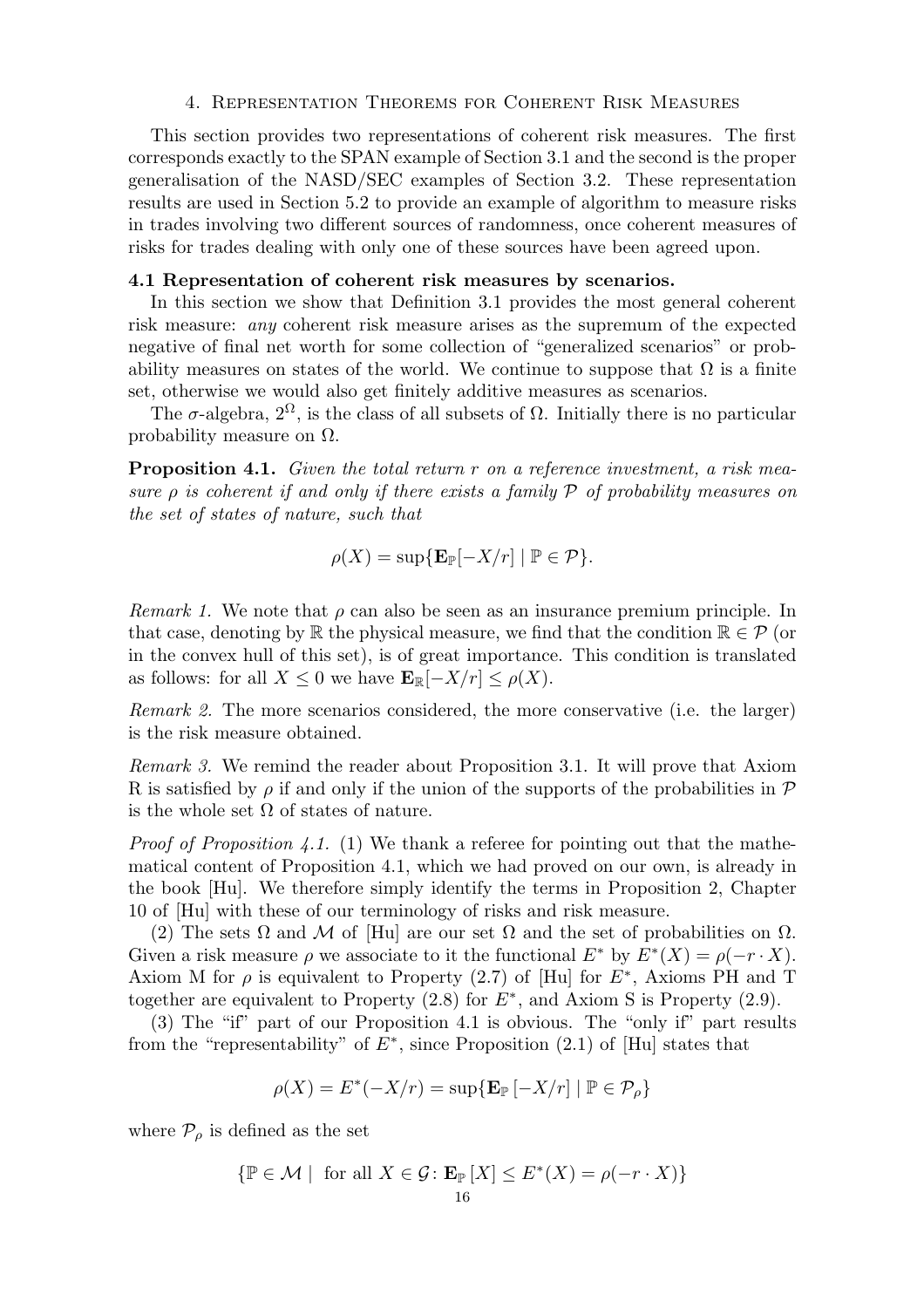$$
= \{ \mathbb{P} \in \mathcal{M} \mid \text{ for all } Y \in \mathcal{G} \colon \mathbf{E}_{\mathbb{P}} \left[ -Y/r \right] \le \rho(Y) \}.
$$

Remark 1. Model risk can be taken into account by including into the set  $\mathcal{P}$  a family of distributions for the future prices, possibly arising from other models.

Remark 2. Professor Bühlmann kindly provided us with references to works by Hattendorf, [Hat], Kanner, [Kan], and Wittstein, [Wit], which he had mentionned in his Göttingen presentation ( $[B\ddot{u}]$ ). These authors consider, in the case of insurance risks, possible losses only, neglecting the case of gains. For example, risk for a company providing annuities is linked to the random excess number of survivors over the expected number given by the lifetable. Several of these references, for example [Hat], §3, page 5, contain an example of a risk measure used in life insurance, namely the "mittlere Risico" constructed out of one scenario, related to the life table used by a company. It is defined as the mathematical expectation of the positive part of the loss, as "die Summe aller möglichen Verluste, jeden multipliciert in die Wahrscheinlichkeit seines Eintretens". This procedure defines a risk measure satisfying Axioms S, PH, M.

Remark 3. It is important to distinguish between a point mass scenario and a simulation trial: the first is chosen by the investor or the supervisor, while the second is chosen randomly according to a distribution they have prescribed beforehand.

Conclusion. The result in Proposition 4.1 completely explains the occurrence of the first type of actual risk measurement, the one based on scenarios, as described in Section 3.1. Any coherent risk measure appears therefore as given by a "worst case method", in a framework of generalized scenarios. At this point it should be emphasized that scenarios be announced to all traders within the firm (by the manager) or to all firms (by the regulator). In the first case, we notice that decentralization of risk management within the firm is only available after these announcements. Yet, in quantile-based methods, even after the announcements of individual limits, there remains a problem preventing decentralized risk management: two operators ignorant of each other's actions may well each comply with their individual quantile limits and yet no automatic procedure provides for an interesting upper bound for the measure of the joint risk due to their actions. As for the regulation case we allow ourselves to interpret a sentence from [Stu]: "regulators like Value at Risk, because they can regulate it" as pointing to the formidable task of building and announcing a reasonable set of scenarios.

# **4.2 Construction of coherent risk measures by extension of certain risk measurements.**

We now formalize the attempts described in Section 3.2 to measure risks. Their basis is to impose margin requirements on certain basic portfolios considered as "standard risks", to use combinations of those risks to "support" other risks and then bound from above required capital, using the margins required for standard risks.

**Definition 4.1.** Supports of a risk: given a set  $\mathcal{Y}$  of functions on  $\Omega$ , we consider a family, indexed by  $\mathcal{Y}$ , of nonnegative numbers  $\mu = (\mu_Y)_{Y \in \mathcal{Y}}$ , all of them but a finite number being zero, and we say that the couple  $(\mu, \gamma)$ , where  $\gamma$  is a real number,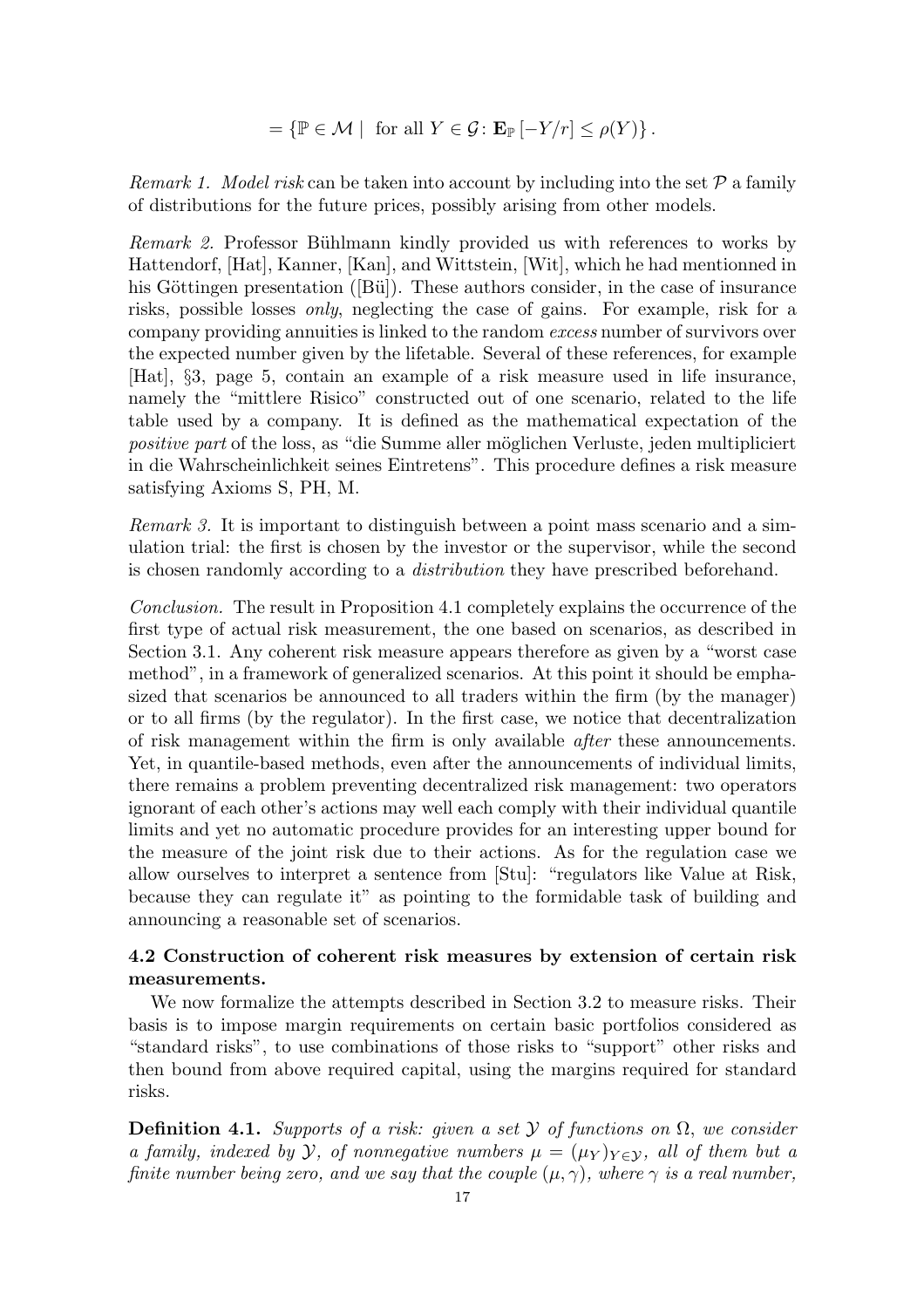"supports"  $X$ , for  $X \in \mathcal{G}$ , provided

$$
X \ge \sum_{Y \in \mathcal{Y}} \mu_Y Y + \gamma \cdot r.
$$

The set of all such  $(\mu, \gamma)$  which support *X* will be denoted by  $S_{\mathcal{V}}(X)$ .

The idea is now to use these "supports", made of "standard risks", to bound above possible extensions of a function  $\Psi$  defined on a subset of G. A consistency condition is required to avoid supports leading to infinitely negative values.

**Condition 4.1.** Given a set Y of functions on  $\Omega$ , and a function  $\Psi: \mathcal{Y} \longrightarrow \mathbb{R}$ , we say that  $\Psi$  fulfills Condition 4.1 if for each support  $(\mu, \gamma)$  of 0, we have the  $inequality \sum_{Y \in \mathcal{Y}} \mu_Y \Psi(Y) - \gamma \geq 0.$ 

**Proposition 4.2.** Given a set Y of functions on  $\Omega$  and a function  $\Psi: \mathcal{Y} \longrightarrow \mathbb{R}$ , the equality

$$
\rho_{\Psi}(X) = \inf_{(\mu,\gamma) \in S_{\mathcal{Y}}(X)} \sum_{Y \in \mathcal{Y}} \mu_Y \Psi(Y) - \gamma
$$

defines a coherent risk measure  $\rho_{\Psi}$ , if and only if  $\Psi$  fulfills Condition 4.1. If so,  $\rho_{\Psi}$  is the largest coherent measure  $\rho$  such that  $\rho \leq \Psi$  on  $\mathcal{Y}$ .

Proof of Proposition 4.2. (1) The necessity of Condition 4.1 is obvious.

(2) Since  $(0,0)$  is a support of the element  $X = 0$  of  $\mathcal G$  and since Condition 4.1 ensures that any support of 0 provides a nonnegative number we find that  $\rho_{\Psi}(0) = 0$ . Notice that if Condition 4.1 is violated, then we would get  $\rho_{\Psi}(0) = -\infty$ .

(3) Axiom S required from a coherent risk measure follows here from the relation  $S_{\mathcal{V}}(X_1 + X_2) \supset S_{\mathcal{V}}(X_1) + S_{\mathcal{V}}(X_2)$ , and Axiom PH is satisfied since, given  $\lambda > 0$ ,  $(\mu, \gamma)$  supports *X* if and only if  $(\lambda \cdot \mu, \lambda \cdot \gamma)$  supports  $\lambda \cdot X$ .

(4) For a support  $(\mu, \gamma)$  of a risk *X* let us call the number  $\sum_{Y \in \mathcal{Y}} \mu_Y \Psi(Y) - \gamma$  the "cost" of the support. By noticing for each risk X and each real  $\alpha$ , that the support  $(\mu, \gamma)$  for  $X + \alpha \cdot r$  provides the support  $(\mu, \gamma - \alpha)$  for X, at a cost lower by the amount *α* than the cost of the support of  $X + \alpha \cdot r$  we find that  $\rho_{\Psi}(X) = \rho_{\Psi}(X + \alpha \cdot r) + \alpha$ . Axiom T is therefore satisfied by  $\rho_{\Psi}$ .

(5) Since for  $X \leq Z$  we have  $S_{\mathcal{Y}}(Z) \supset S_{\mathcal{Y}}(X)$ , Axiom M is satisfied by  $\rho_{\Psi}$ .

(6) For any coherent measure  $\rho$  with  $\rho \leq \Psi$  on  $\mathcal Y$  we must have, for any support  $(\mu, \gamma)$  of *X*, the inequality  $\rho(X) \le \sum_{Y \in \mathcal{Y}} \mu_Y \Psi(Y) - \gamma$  and therefore  $\rho(X) \le \rho_{\Psi}(X)$ .

Remark. As opposed to the case of scenarios based measures of risks, the fewer initial standard risks are considered, the more conservative is the coherent risk measure obtained. This is similar to what happens with the SEC rules since Section 3.2 showed us that too many scenarios, and dually, too few standard risks, were considered.

Condition 4.1 allows one to consider the function  $\rho_{\Psi}$  in particular on the set  $\mathcal{Y}$ , the set of prespecified risks. There, it is clearly bounded above by the original function Ψ. An extra consistency condition will prove helpful to figure out whether  $\rho_{\Psi}$  is actually equal to  $\Psi$  on  $\mathcal{Y}$ .

**Condition 4.2.** Given a set Y of functions on  $\Omega$  and a function  $\Psi: Y \longrightarrow \mathbb{R}$ , we say that Condition 4.2 is satisfied by  $\Psi$  if for each element  $Z \in \mathcal{Y}$  and each support  $(\mu, \gamma)$  of *Z* we have  $\Psi(Z) \le \sum_{Y \in \mathcal{Y}} \mu_Y \Psi(Y) - \gamma$ .

Remark. It is an easy exercise to prove that Condition 4.2 implies Condition 4.1.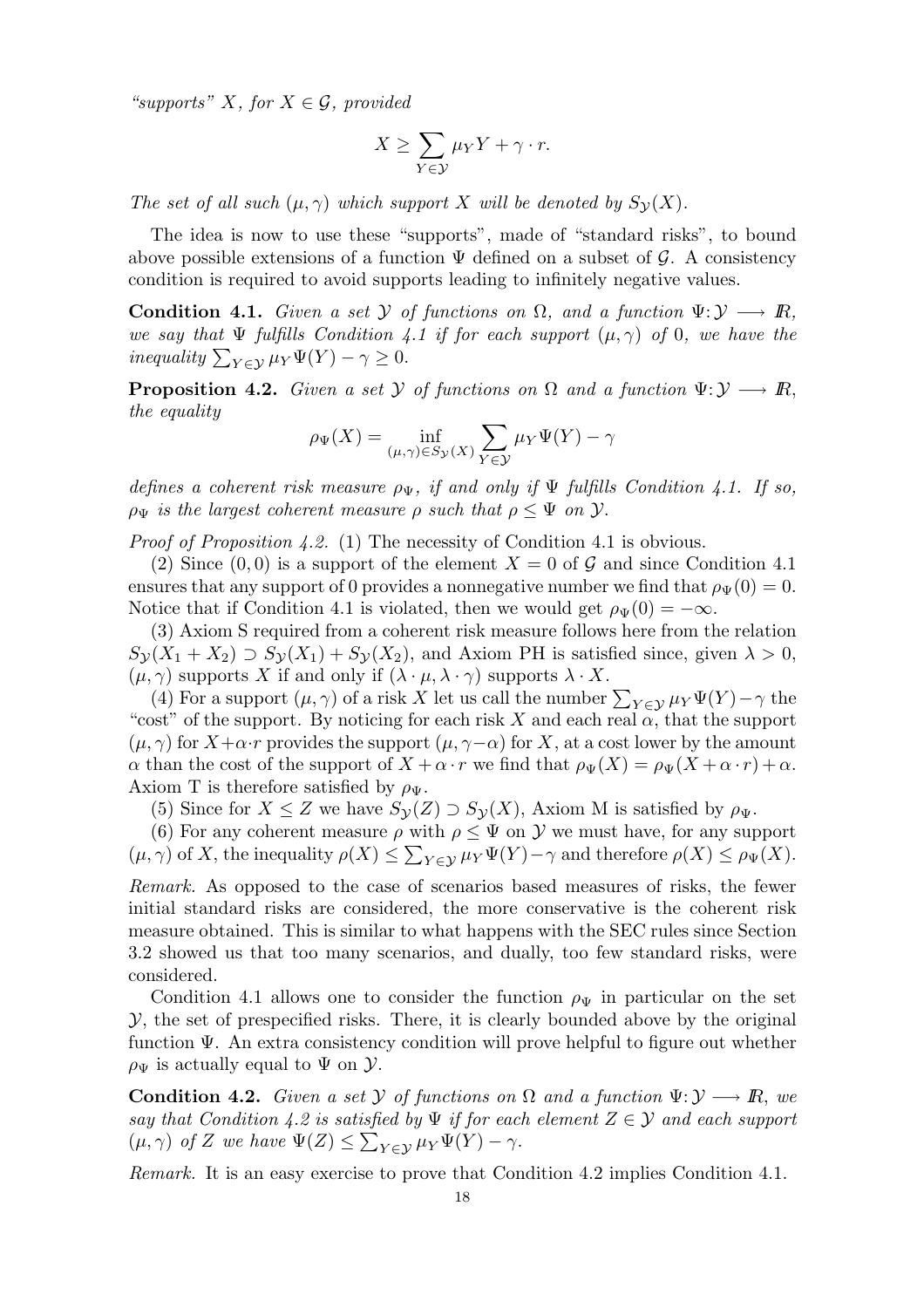**Proposition 4.3.** Given a set Y of functions on  $\Omega$  and a function  $\Psi: \mathcal{Y} \longrightarrow \mathbb{R}_+$ satisfying Condition 4.2, the coherent risk measure  $\rho_{\Psi}$  is the largest possible extension of the function  $\Psi$  to a coherent risk measure.

*Proof of Proposition 4.3.* (1) Condition 4.2 just ensures that the value at  $Z \in \mathcal{Y}$  of the original function  $\Psi$  is bounded above by the sum obtained with any support of *Z*, hence also by their infimum  $\rho_{\Psi}(Z)$ , which proves that  $\rho_{\Psi} = \Psi$  on  $\mathcal{Y}$ .

(2) Let  $\rho$  be any coherent risk measure, which is also an extension of  $\Psi$ . Since  $\rho \leq \Psi$  on *Y*, Proposition 4.3 ensures that  $\rho \leq \rho_{\Psi}$ .

Propositions 4.2 and 4.3 above applied to  $(\mathcal{Y}, \Psi) = (\mathcal{G}, \rho)$ , provide a statement similar to Proposition 4.1 about representation of coherent risk measures.

**Proposition 4.4.** A risk measure  $\rho$  is coherent if and only if it is of the form  $\rho_{\Psi}$ for some  $\Psi$  fulfilling Condition 4.1.

Remark. It can be shown that for a coherent risk measure  $\rho$  built as a  $\rho_{\Psi}$ , the following set of probabilities

$$
\mathcal{P}_{\Psi} = \{ \mathbb{P} \mid \text{ for all } X \in \mathcal{G} : \mathbf{E}_{\mathbb{P}}[-X/r] \leq \Psi(X) \}
$$

is non-empty and verifies the property

$$
\rho(X) = \sup \{ \mathbf{E}_{\mathbb{P}}[-X/r] \mid \mathbb{P} \in \mathcal{P}_{\Psi} \}.
$$

#### **4.3 Relation between scenario probabilities and pricing measures.**

The representation result in Proposition 4.1 allows us to approach the problem of risk concentration for coherent risk measures.

If the position consisting of the short Arrow-Debreu security corresponding to state of nature  $\omega$ , has a non-positive measure of risk, that is bankruptcy in the state  $\omega$  is "allowed", the market price of this security should also be non-positive. To formalize this observation we suppose an arbitrage free market, and denote by  $\mathcal{Q}_r$ the closed convex set of pricing probability measures on  $\Omega$ , using the instrument *r* as *numeraire*. Given the coherent risk measure  $\rho_{\mathcal{B},r}$  associated to *r* and to an acceptance set *B*, simply denoted by  $\rho_r$  (see Proposition 2.2), it will be natural to assume the following condition:

**Condition 4.3.** The closed convex set  $\mathcal{P}_{\rho_r}$  of probability measures defining the coherent risk measure  $\rho_r$  has a non empty intersection with the closed convex set  $\mathcal{Q}_r$  of probability pricing measures.

When Condition 4.3 is satisfied, there is some  $\mathbb{Q} \in \mathcal{Q}_r$  such that for any future net worth *Y*,  $\mathbf{E}_{\mathbb{Q}}[-Y/r] \leq \rho_r(Y)$ , hence if *Y* has a strictly negative price under  $\mathbb Q$  it cannot be accepted. We interpret this fact in the following manner: if a firm can, by trading, add a position *Y* to its portfolio and receive cash at the same time, without having any extra capital requirement, then there is a bound to the quantity of *Y* which the firm can add this way without trigging a request for extra capital.

If Condition 4.3 is not satisfied, then there exists a future net worth *Y* such that

$$
\sup \{ \mathbf{E}_{\mathbb{Q}} \left[ Y/r \right] \mid \mathbb{Q} \in \mathcal{Q}_r \} < \inf \{ \mathbf{E}_{\mathbb{S}} \left[ Y/r \right] \mid \mathbb{S} \in \mathcal{P}_{\rho_r} \}.
$$

Hence for each pricing measure  $\mathbb{Q}$  we have  $\mathbf{E}_{\mathbb{Q}}$  [−*Y/r*]  $> \rho_r(Y)$  and therefore the future net worth  $Z = Y + \rho_r(Y) \cdot r$  satisifies both conditions  $\rho_r(Z) = 0$  and  $\mathbf{E}_{\mathbf{Q}}[Z/r] < 0$ . We have therefore an acceptable position with strictly negative price, a situation which may well lead to an undetected accumulation of risk.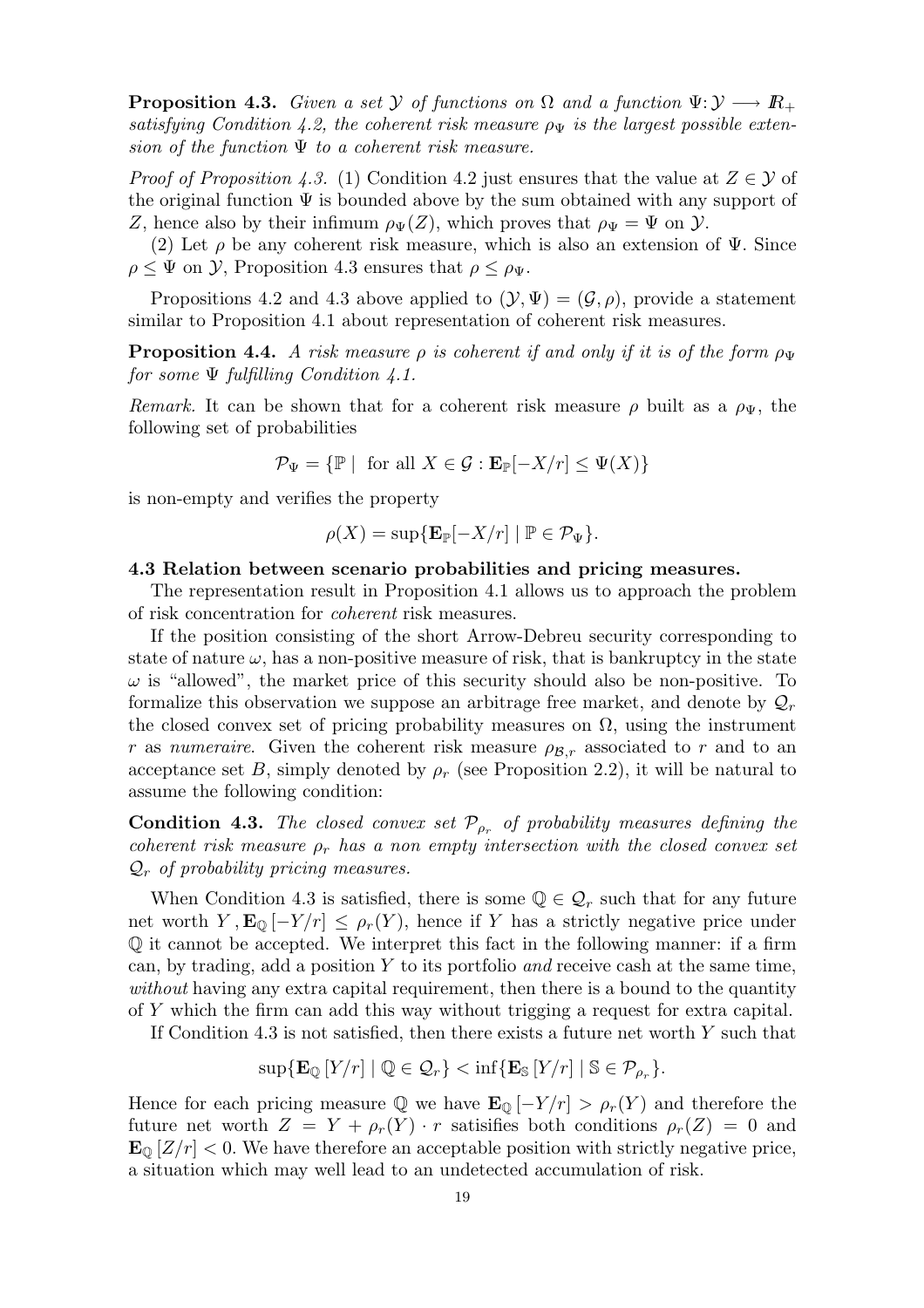5. Two applications of representations of coherent risk measures

### **5.1 A proposal: the "worst conditional expectation" measure of risk.**

Casualty actuaries have been working for long computing pure premium for policies with deductible, using the conditional average of claim size, given that the claim exceeds the deductible, see [HK]. In the same manner, reinsurance treaties have involved the conditional distribution of a claim for a policy (or of the total claim for a portfolio of policies), given that it is above the ceding insurer's retention level. In order to tackle the question of "how bad is bad", which is not addressed by the value at risk measurement, some actuaries (see [Albr], [E]) have first identified the deductible (or retention level) with the quantile used in the field of financial risk measurement. We prove below that one of the suggested methods gets us close to coherent risk measures.

Considering the "lower partial moment" or expectation of the "shortfall", the presentation in [Albr] would translate, with our paper's notations, into measuring a risk *X* by the number  $\mathbf{E}_{\mathbb{P}}$  [min  $(0, -VaR_{\alpha}(X) - X)$ ].

The presentations in [BEK], [E], use instead the conditional expectation of the shortfall given that it is positive. The quoted texts (see also [EKM], Definition 3*.*4*.*6 as well as the methods indicated there to estimate the whole conditional distribution) present the terminology "mean excess function". We suggest the term tail conditional expectation since we do not consider the excess but the whole of the variable *X* :

**Definition 5.1.** Tail conditional expectation (or "TailVaR"): given a base probability measure  $\mathbb P$  on  $\Omega$ , a total return r on a reference instrument and a level  $\alpha$ , the tail conditional expectation is the measure of risk defined by

$$
TCE_{\alpha}(X) = -\mathbf{E}_{\mathbb{P}}\left[X/r \mid X/r \leq -VaR_{\alpha}(X)\right].
$$

**Definition 5.2.** Worst conditional expectation: given a base probability measure  $\mathbb{P}$ on  $\Omega$ , a total return r on a reference instrument and a level  $\alpha$ , the worst conditional expectation is the coherent measure of risk defined by

$$
WCE_{\alpha}(X) = -\inf \{ \mathbf{E}_{\mathbb{P}} \left[ X/r \mid A \right] \mid \mathbb{P}[A] > \alpha \}.
$$

*Remark.*  $TCE_{\alpha}$  has been suggested as a possible ingredient of reinsurance treaties  $(see [A]).$ 

**Proposition 5.1.** We have the inequality  $TCE_{\alpha} \leq WCE_{\alpha}$ .

*Proof of Proposition 5.1.* (1) Let us denote  $X/r$  by *Y*. If  $F_Y(q_\alpha^+(Y)) > \alpha$  the set  $A = \{\omega \mid Y(\omega) \leq q_{\alpha(Y)}^+\}$  is one used in the definition of  $WCE_{\alpha}$ , hence the claim is true.

(2) If  $F_Y(q_\alpha^+(Y)) = \alpha$  it follows from the definition of  $q_\alpha^+$  and the monotonicity of  $F_Y$  that for each  $\varepsilon > 0$ ,  $F_Y(\varepsilon + q_\alpha^+(Y)) > \alpha$ . Hence, setting  $A_\varepsilon = {\omega \mid Y(\omega) \le \alpha}$  $\varepsilon + q_\alpha^+(Y)$ } we get

$$
WCE_{\alpha}(X) \geq -\mathbf{E}_{\mathbb{P}}\left[Y \mid A_{\varepsilon}\right] = -\frac{\mathbf{E}_{\mathbb{P}}\left[Y \cdot \mathbf{1}_{A_{\varepsilon}}\right]}{\mathbb{P}\left[A_{\varepsilon}\right]}.
$$

Since  $F_Y$  is right-continuous,  $\lim_{\varepsilon \to 0} \mathbb{P}[A_{\varepsilon}] = F_Y(q_{\alpha}^+(Y))$  and  $A_{\varepsilon} \downarrow A_0$  so the right hand side has the limit  $-\mathbf{E}_{\mathbb{P}}[Y \mid A_0] = TCE_\alpha(X)$ .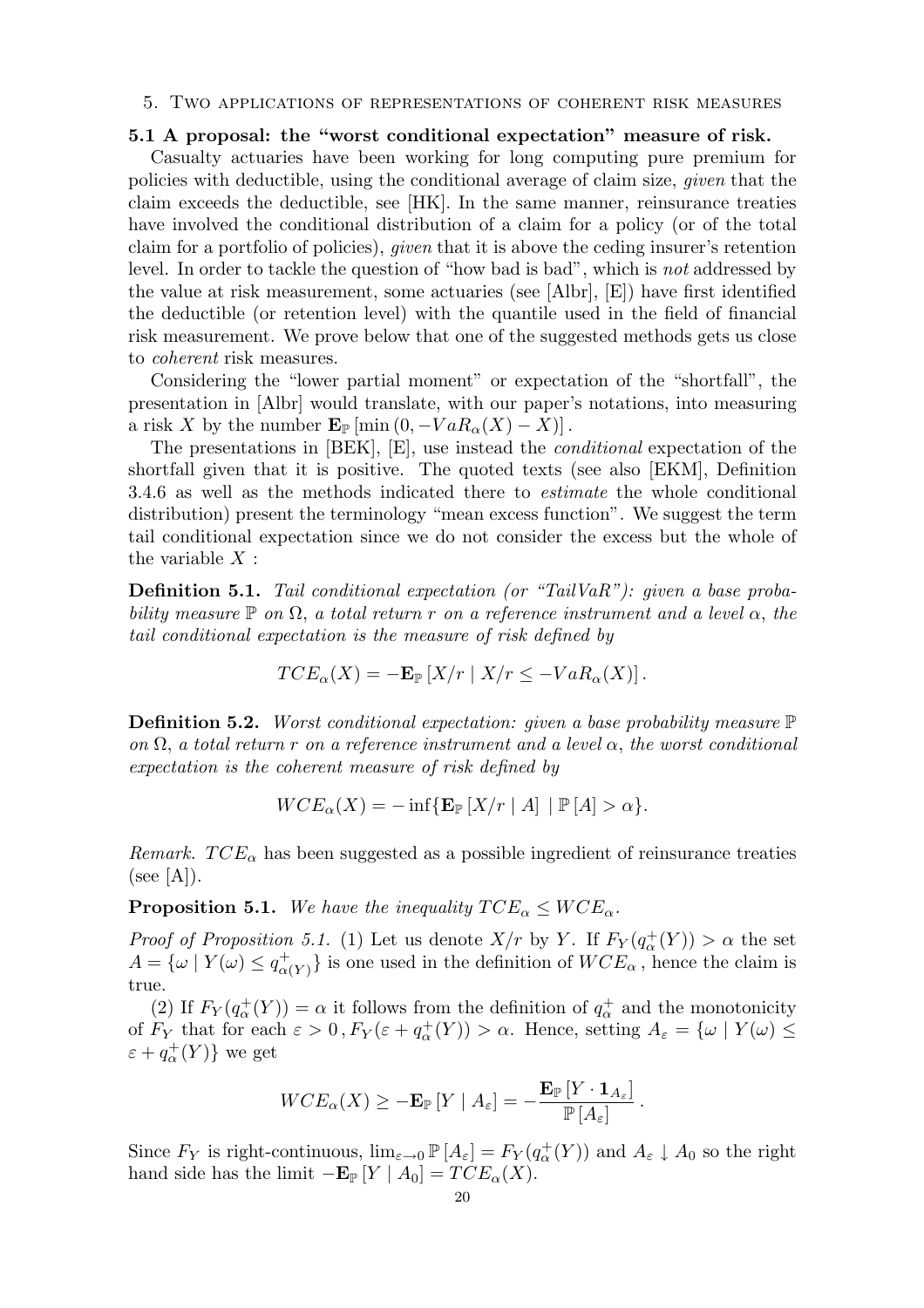The paper [Alba] makes numerical studies of portfolios built out of collection of risky bonds. It looks for a coherent measure which dominates the Value at Risk measurement and yet gets close to it on a specific bond portfolio.

We interpret and generalize this search as the problem of a firm constrained by the supervisors along the lines of the quantile risk measurement. Nevertheless, the firm wishes at the same time to operate on a coherent basis, at the lowest possible cost. Proposition 5.4 will provide circumstances where the firm's problem has a clear-cut solution.

**Proposition 5.2.** For each risk *X* one has the equality

 $VaR_{\alpha}(X) = \inf \{ \rho(X) \mid \rho \text{ coherent and } \rho \geq VaR_{\alpha} \}$ 

The proof will use the following

**Lemma 5.1.** If  $\rho$  is the coherent risk measure defined by a set  $P$  of probability *measures, then*  $\rho \geq VaR_{\alpha}$  *if and only if for each B with*  $\mathbb{P}[B] > \alpha$  *and each*  $\varepsilon > 0$ there is  $a \mathbb{Q} \in \mathcal{P}$  with  $\mathbb{Q}[B] > 1 - \varepsilon$ .

*Proof of Lemma 5.1.* (1) Necessity: take  $X = -r \cdot \mathbf{1}_B$  where  $\mathbb{P}[B] > \alpha$ . Clearly  $VaR_{\alpha}(-r \cdot \mathbf{1}_B) = 1$  and hence  $\rho(-r \cdot \mathbf{1}_B) \geq 1$ . This implies that for each  $\varepsilon > 0$ there exists  $\mathbb{Q} \in \mathcal{P}$  with  $\mathbb{Q}[B] \geq 1 - \varepsilon$ .

(2) Sufficiency: let  $-k = VaR_\alpha(X)$ , then  $\mathbb{P}[X \leq k \cdot r] \geq \alpha$  and for each  $\delta > 0$ we have  $\mathbb{P}[X \leq (k+\delta) \cdot r] > \alpha$ .

Let  $Q ∈ P$  be chosen such that  $Q[X \leq (k + \delta) \cdot r] \geq 1-\delta$ . We obtain  $\mathbf{E}_Q [-X/r] \geq$  $(-k - \delta) \cdot (1 - \delta) - \delta \cdot ||X/r||$ . Since  $\delta > 0$  was arbitrary we find that  $\rho(X) \geq -k$ .

*Proof of Proposition 5.2.* (1) Given any risk *X* let again  $-k = VaR_\alpha(X)$ . Then  $\mathbb{P}[X \leq k \cdot r] \geq \alpha$  and for each  $\delta > 0$ ,  $\mathbb{P}[X \leq (k+\delta) \cdot r] > \alpha$ . We will construct a coherent risk measure  $\rho$  such that  $\rho \geq VaR_\alpha$  and  $\rho(X) \leq VaR_\alpha(X) + \delta$ .

(2) For any set *B* with  $\mathbb{P}[B] > \alpha$ , we must have  $\mathbb{P}[B \cap \{X \geq k \cdot r\}] > 0$  and we can define  $h_B$  as  $\mathbf{1}_{B \cap \{X > k \cdot r\}}/P[B \cap \{X \geq k \cdot r\}]$  and  $\mathbb{Q}_B = h_B \cdot P$ . Lemma 5.1 shows that the measure  $\rho$  built with all the  $\mathbb{Q}_B$  dominates  $VaR_\alpha$ , but for *X* we  $\text{obtain } \rho(X) = \text{sup}_{\mathbb{Q}_B} \mathbf{E}_{\mathbb{Q}_B} [-X/r] \leq -k = VaR_\alpha(X).$ 

Definition 3.1 and Proposition 3.1 allow one to address a question by Ch. Petitmengin, Société Générale, about the coherence of the  $TCE_\alpha$  measure.

**Proposition 5.3.** Assume that the base probability  $\mathbb P$  on  $\Omega$  is uniform. If X is a risk such that no two values of the discounted risk  $Y = X/r$  in different states are *ever equal, then*  $TCE_{\alpha}(X) = WCE_{\alpha}(X)$ .

*Proof of Proposition 5.3.* (1) Given  $\alpha \in ]0,1]$  let us denote  $-VaR_{\alpha}(X)$  by q, the set  $\{X \le q \cdot r\}$  by *B* and the various values of  $Y = X/r$  by  $y_1 < y_2 < \cdots < y_n$ .

(2) Let *k* be the integer with  $0 \leq k < n$  such that  $\alpha \in \left[\frac{k}{n}, \frac{k+1}{n}\right)$ . We will prove that  $-VaR_{\alpha}(X) = q_{\alpha}^{+}(Y) = q = y_{k+1}.$ 

(3) For each  $u > q$  we have

$$
\frac{\#\{i \mid y_i \le u\}}{n} > \alpha
$$

hence the integer  $\#\{i \mid y_i \leq u\}$  being strictly greater than  $\alpha \cdot n$  is at least  $k+1$ .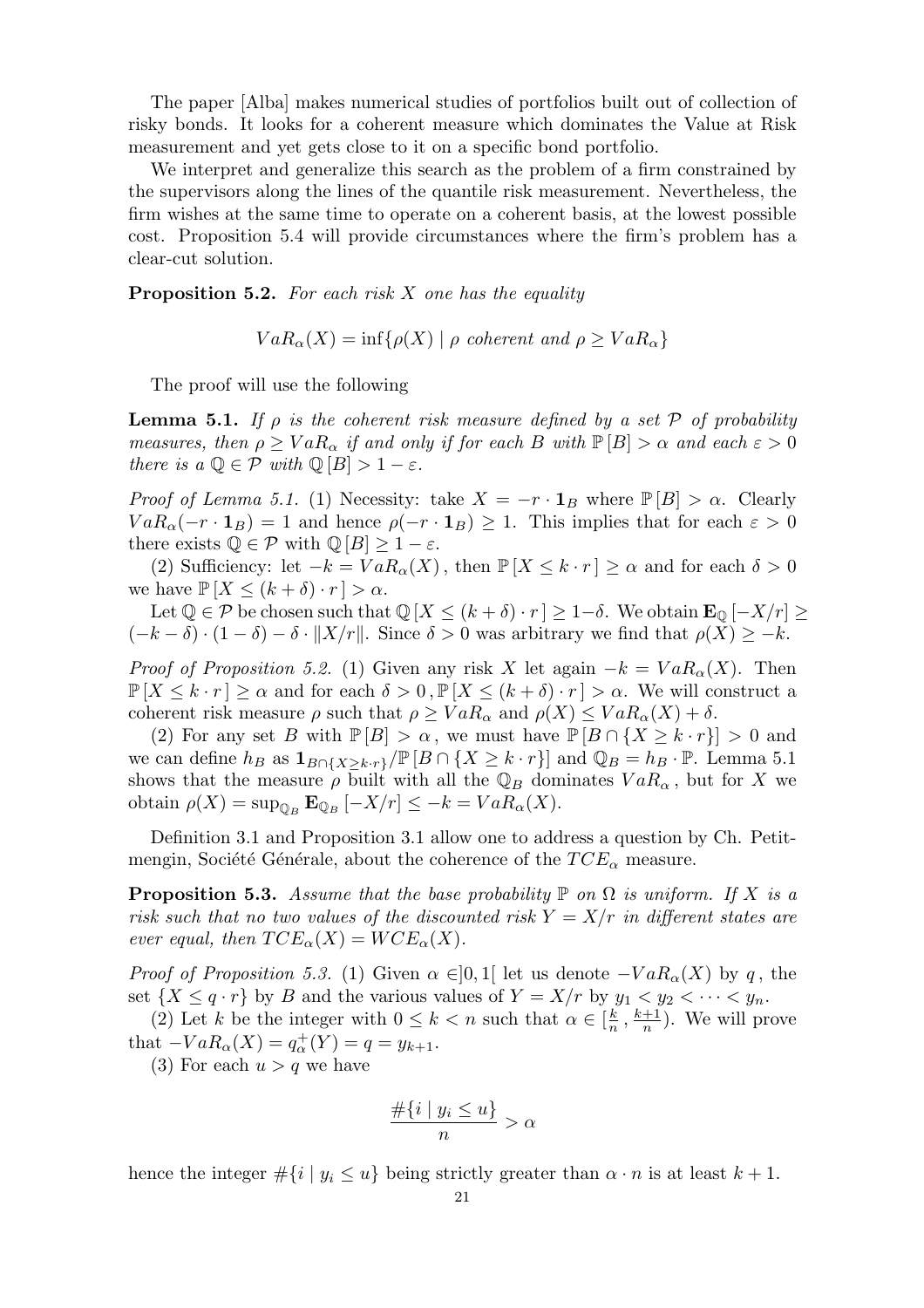(4) By taking  $u = y_{k+1}$  we actually minimize the integer  $\#\{i \mid y_i \leq u\}$  and therefore prove the point stated in (2).

(5) The set  $Y(B)$  is the set  $\{y_1, \ldots, y_{k+1}\}\$  and

$$
TCE_{\alpha}(X) = -\mathbf{E}[X/r \mid X \leq q \cdot r] = -\frac{y_1 + \dots + y_{k+1}}{k+1}.
$$

(6) Any set C containing at least  $k+1$  states of nature and different from B will provide values for  $-Y$  averaging to strictly less than  $TCE_{\alpha}(X)$ , which therefore equals  $WCE_{\alpha}(X)$ .

**Proposition 5.4.** Assume that the base probability  $\mathbb P$  on  $\Omega$  is uniform. If a coherent risk measure *ρ* only depends on the distribution of the discounted risk and is greater than the risk measure  $VaR_\alpha$ , then it is greater than the  $WCE_\alpha$  (coherent) risk measure.

*Proof of Proposition 5.4.* (1) Given a risk *X*, we denote  $-VaR_\alpha(X)$  simply by q and *X/r* by *Y*. The set  $A = \{\omega \mid Y(\omega) \leq q\}$  has cardinality  $p > n \cdot \alpha$  and A is written after possible renumbering as  $A = {\omega_1, \omega_2, \dots, \omega_p}$  with  $Y(\omega_i) \le Y(\omega_{i+1})$ for  $1 \leq i \leq p-1$ .

(2) Define  $\overline{Y}(\omega_i)$  for  $i \leq p$  as  $y^* = (Y(\omega_1) + \cdots + Y(\omega_p))/p = \mathbf{E}[Y | Y \leq q]$  and as  $Y(\omega_i)$  otherwise.

(3) For a permutation  $\sigma$  of the first *p* integers, we define  $Y^{\sigma}$  by  $Y^{\sigma}(\omega_i) = Y(\omega_{\sigma(i)})$ for  $1 \leq i \leq p$ , and  $Y^{\sigma}(\omega_j) = Y(\omega_j)$  for  $p + 1 \leq j \leq n$ . We then find that  $\overline{Y}$  is also the average of the *p*! random variables  $Y^{\sigma}$ .

(4) The assumption that for each risk  $Z$ ,  $\rho(Z)$  only depends on the distribution of  $Z/r$  implies that all the  $\rho(r \cdot Y^{\sigma})$  are equal to  $\rho(X)$ . The convexity of the function *ρ* then implies the inequality  $\rho(X) \geq \rho(r \cdot Y)$ .

(5) The last assumption made on  $\rho$  implies that  $\rho(r \cdot \bar{Y}) \geq VaR_{\alpha}(r \cdot \bar{Y}).$ 

(6) We have  $VaR_\alpha(r \cdot \bar{Y}) = -y^* = \mathbf{E}[-Y | Y \leq q]$  since for  $i \leq p, \bar{Y}(\omega_i) \leq$  $Y(\omega_p)$ . Hence  $\rho(X) \geq \mathbf{E} \left[-\frac{X}{r} \mid X \leq q \cdot r\right]$ .

(7) For a dense set of random variables X on the finite state space  $\Omega$  we have, by Proposition 5.3, the equality  $\mathbf{E} [-X/r | X \leq q \cdot r] = WCE_{\alpha}(X)$  hence the inequality  $\rho(X) \geq WCE_{\alpha}(X)$  holds for a dense set of elements X of G.

(8) Both risk measures  $\rho$  and  $WCE_{\alpha}$  are coherent, hence continuous functions on G. The inequality  $\rho \geq WCE_{\alpha}$  is therefore true on the whole of G.

## **5.2 Construction of a measure out of measures on separate classes of risks.**

It is important to realize that Proposition 4.3 can be applied to a set  $\mathcal Y$  of risks having no structure. It can be the union of a family  $(\mathcal{Y}_i)_{i \in J}$  of sets of risks, where, for each *j* a function  $(\Psi_j)$  is given on  $\mathcal{Y}_j$ , in such a way that  $\Psi_j = \Psi_{j'}$  on  $\mathcal{Y}_j \cap \mathcal{Y}_{j'}$ . The function  $\Psi$  is then defined by its restrictions to each of the  $\mathcal{Y}_i$ .

The different sets  $\mathcal{Y}_i$  may be exchange based risks on the one hand and over the counter risks on the other hand, or market risks and credit risks in a framework where a *joint* internal model would be looked for. Similarly, multi line aggregated combined risk optimisation tools (see [Sh], 1998) would call for combined measure of risks. The functions  $\Psi_j$  may come from preliminary rules given by exchanges and/or by regulators (see [B], 1996). Assuming that Condition 4.2 is being satisfied, which will depend on inequalities satisfied by the  $\Psi_j$ , Proposition 4.3 allows one to mechanically compute a coherent risk measure extending the family of the  $\Psi_i$  and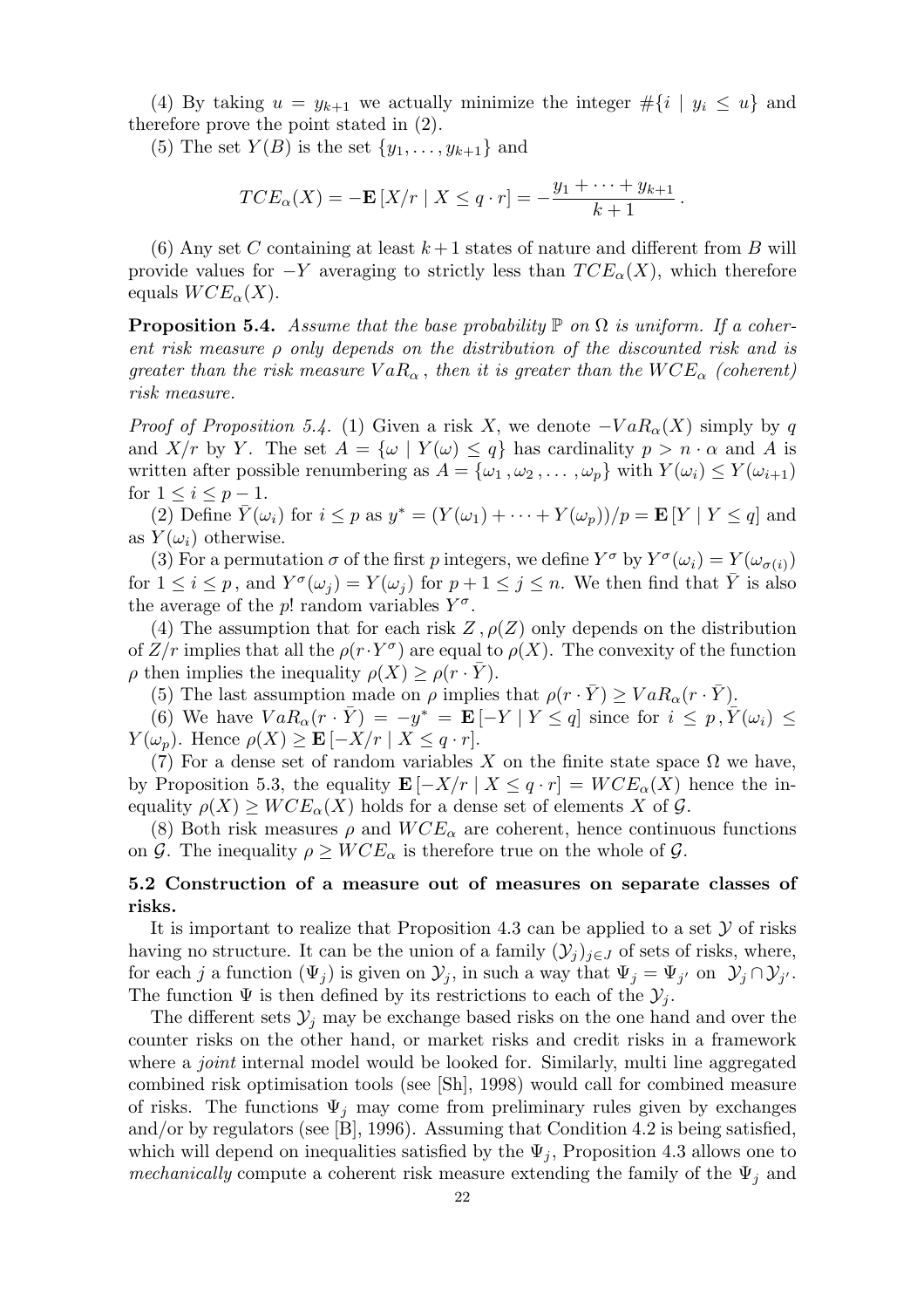dominating any other possible coherent risk measure chosen by exchanges and/or by regulators to extend the family of the  $\Psi_i$ . It therefore provides a conservative coherent tool for risk management.

In the special case of  $\Omega = \Omega_1 \times \Omega_2$  with given coherent risk measures  $\rho_i$ ,  $i = 1, 2$ , on  $\mathcal{G}_i$ , we define  $\mathcal{Y}_i$  as the set of all functions on  $\Omega$  which are of the form  $f_i \circ pr_i$ where  $f_i$  is any function on  $\Omega_i$ , and where  $pr_i$  is the projection of  $\Omega$  on its i-th factor. We also define  $\Psi_i$  on  $\mathcal{Y}_i$  by the equality  $\Psi_i(f_i \circ pr_i) = \rho_i(f_i)$ . Since  $\mathcal{Y}_1 \cap \mathcal{Y}_2$ consists of the constants, the functions  $\Psi_1$  and  $\Psi_2$  are equal on it and they define a function  $\Psi$  on  $\mathcal{Y} = \mathcal{Y}_1 \cup \mathcal{Y}_2$  which satisfies Condition 4.2.

Let  $\mathcal{P}_i$  be the set of scenarios defining  $\rho_i$  and let  $\mathcal P$  be the set of probabilities on  $\Omega$  with marginals in  $\mathcal{P}_1$  and  $\mathcal{P}_2$  respectively. We claim that the risk measure  $\rho_{\Psi}$ on the set  $\mathcal G$  of functions on  $\Omega$ , that is the largest coherent risk measure extending both  $\Psi_1$  and  $\Psi_2$ , is equal to the risk measure  $\rho_{\mathcal{P}}$ , generated, as in Definition 3.1, by the scenarios in P*.*

## **Proposition 5.5.** The two coherent risk measures  $\rho_{\mathcal{P}}$  and  $\rho_{\Psi}$  are equal.

*Proof of Proposition 5.5.* The restriction of  $\rho_{\mathcal{P}}$  to  $\mathcal{Y}_i$  equals  $\Psi_i$  since for each function  $f_i$  on  $\Omega_i$  we have

$$
\rho_{\mathcal{P}}(f_i \circ pr_i) = \sup \{ \mathbf{E}_{\mathbb{P}}[-f_i \circ pr_i/r] \mid \mathbb{P} \circ pr_1^{-1} \in \mathcal{P}_1, \mathbb{P} \circ pr_2^{-1} \in \mathcal{P}_2 \}
$$
  
= 
$$
\sup \{ \mathbf{E}_{\mathbb{P} \circ pr_i^{-1}}[-f_i/r] \mid \mathbb{P} \circ pr_i^{-1} \in \mathcal{P}_i \}
$$
  
= 
$$
\rho_i(f_i) = \Psi_i(f_i \circ pr_i),
$$

which proves that  $\rho_{\mathcal{P}} \leq \rho_{\Psi}$ .

To prove the reverse inequality we use point (3) in the proof of Proposition 4.1 and show that if a probability  $\mathbb Q$  on  $\Omega$  is such that for each function *X* on  $\Omega$ ,  $\mathbf{E}_{\mathbb{Q}}[-X/r] \leq \rho_{\Psi}(X)$ , then  $\mathbb{Q}$  has its marginals  $\mathbb{Q}_1$  and  $\mathbb{Q}_2$  in  $\mathcal{P}_1$  and  $\mathcal{P}_2$  respectively. Choose indeed  $X = f_i \circ pr_i$ . We find that  $\mathbf{E}_{\mathbb{Q}}[-f_i \circ pr_i/r] = \mathbf{E}_{\mathbb{Q}_i}[-f_i/r]$  which proves that for each  $f_i \in \mathcal{G}_i$  one has  $\mathbf{E}_{\mathbb{Q}_i}[-f_i/r] \leq \rho_{\Psi}(f_i \circ pr_i)$ , and therefore  $\mathbb{Q}_i \in \mathcal{P}_i$ .

# **REFERENCES**

- [A] Amsler, M.-H. (1991), *R´eassurance du risque de ruine*, Mitteilungen der Schweiz. Vereinigung der Versicherungsmathematiker, Heft 1, 33-49.
- [ADEH] Artzner, Ph., F. Delbaen, J.-M. Eber, and D. Heath (1997), *Thinking Coherently*, RISK **10**, November, 68-71.
- [Alba] Albanese, C. (1997), *Credit Exposure, Diversification Risk and Coherent VaR*, Working Paper, Department of Mathematics, University of Toronto, September.
- [Albr] Albrecht, P. (1993), *Normal and lognormal shortfall risk*, Proceedings 3rd AFIR International Colloquium, Roma, Vol. 2, pp. 417-430.
- [B] Basle Committee on Banking Supervision (1996), *Amendment to the Capital Accord to Incorporate Market Risks*, Basle, January.
- [BEK] Bassi, F., P. Embrechts, and M. Kafetzaki, *Risk management and quantile estimation*, Practical Guide to Heavy Tails (Adler, R., Feldman, R. and Taqqu, M., eds.), Birkhäuser, Boston (to appear).
- [B¨u] B¨uhlmann, H. (1995), *Der Satz von Hattendorf und Hattendorf 's Originalarbeit*, Vortrag auf der Jubiläumstagung, Göttingen: "Hundert Jahre Versicherungsmathematik an Universitäten".
- [Cen] *1989 Centennial Celebration of the Actuarial Profession in North America, Proceedings*, Society of Actuaries, 475 N.Martingale Road, Schaumburg, IL.
- [CR] Cox, J., and M. Rubinstein (1985), *Options Markets*, Prentice-Hall, Englewood Cliffs, NJ.